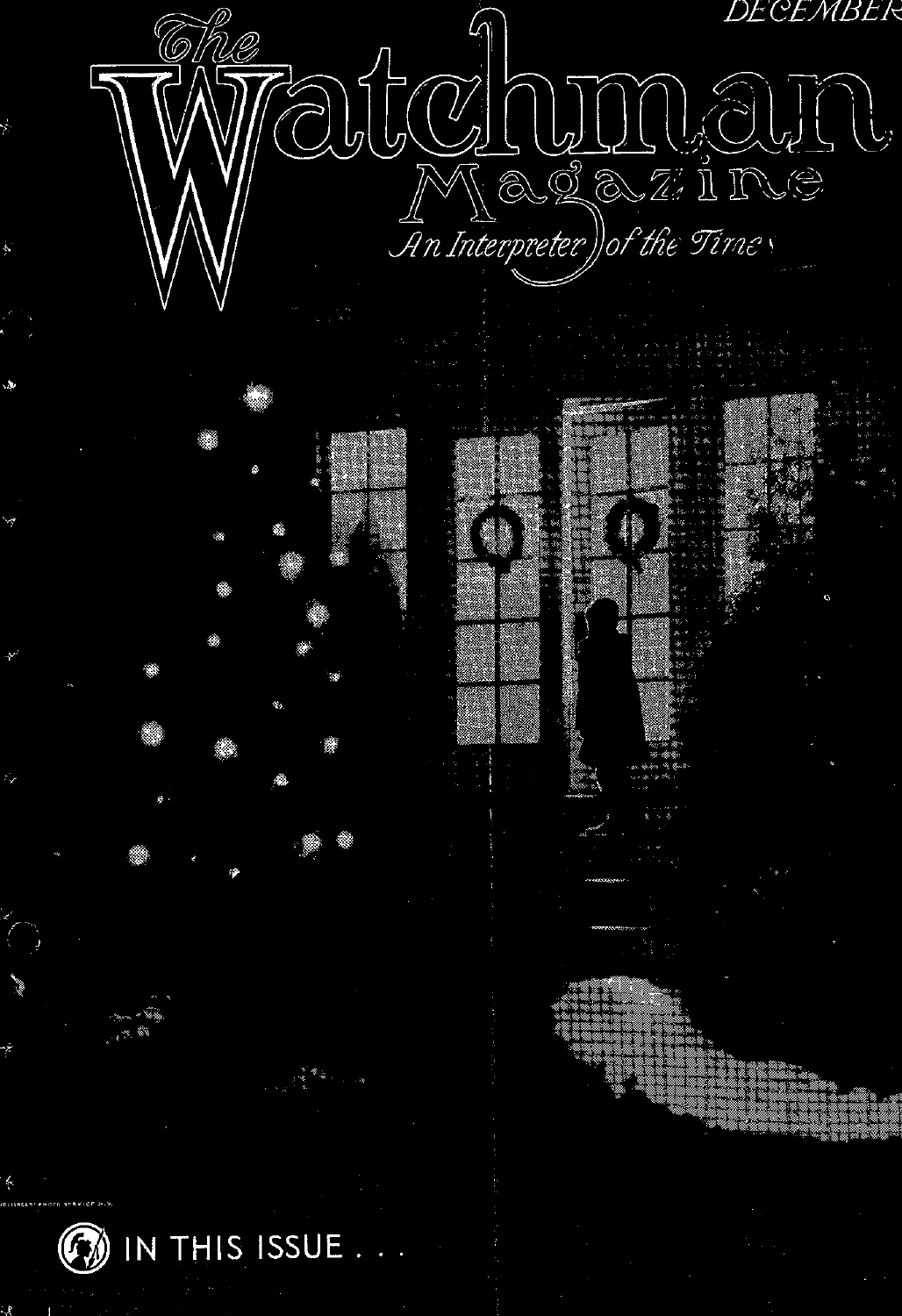

(The war of bandits against the law is being carried into the very strongholds of the forces of law. On October 14 and 20 gunmen entered police stations at Auburnand Peru, Indiana, overpowered the men on duty, and escaped with quantities of weapons.

C. By the first of September the taxes from beer sales amounted to  $\frac{2}{71}$ , 177, 539. But in fifteen weeks of repeal, beer had diverted from legitimate industry the large sum of  $\frac{6}{496,000,000}$ , seven times the amount accruing to the government in liquor taxes in nineteen weeks.

**IQ** Radiologists meeting in Chicago have come to the conclusion that life's secret is locked in light; in short, that life is light. Scientists in California have announced the discovery that the secret of the creation of matter is found in ectricity.

**Q** For a nine-year period ending in 1932, the population of State and Federal prisons in the United States has increased 87 per cent, while the population of the country had increased 12 per cent.

(The schools of the world seethe with unrest and lawlessness. An Associated Press dispatch lists students' strikes sometimes political in origin, sometimes caused by resentment against teachers—in Monterey and Chihuahua Mexico; Puerto Rico; and Barcelona Spain. Student participation in Cuba's troubles is well known. In Chicago, where students are striking in sympathy with unpaid teachers, "public school education;' says one correspondent, "has beconie a confused, somewhat pathetic, and grim problem."



A new acid—called panthogenic acid after the Greek meaning "from everywhere"—has been discovered by chemists; and they say it speeds growth enormously. A single tiny drop, even though diluted in 15o gallons of water, will stimulate the growth of yeast.

C. In view of the increasing fear of one another which is urging the nations on to greater arms competition, the Geneva disarmament conference has become the laughing stock of the world. At this writing its adjournment or recessing is imminent.

Twenty psychologists and sociologists have just completed a four-year study of motion pictures under the Motion Picture Research Council. Their conclusion is that these pictures exert a profound influence on the habits and behavior of children, and are in conflict with the teachings of school, home, and church. In other words, these experts have found that the influence of the movies on children is bad.

**I** The wetness of New York state, wettest wet, is shown by the consumption of 664,314 barrels of beer during August; and the moisture of Tennessee, twenty-sixth state in order in the amount of beer guzzling, is indicated by a consumption of 2,520 barrels during the same month. This report by the Brewers' Association states also that the whole country drank a billion and a half glasses of beer in hot August.

C Under the National Recovery Program in the United States, \$3,3oo,000,- 000 have been appropriated for public works,—roads, buildings, dams, reforestation, bridges, etc. sum is not expected to trickle down to the ordinary workman until the spring of next year, however.

C. Of all the beneficiaries of public funds, the public schools of America seem to be the hardest hit in the economy cuts. Thousands of schools have been closed or have had their terms shortened. At the same time enrollments are increasing as a result of shorter working hours, abolition of child labor, and more leisure time. The NRA has a work to do for public education.

The city of Los Angeles, California, has succeeded in decreasing crime by requiring all ex-convicts to register with the police. Any suspect can be arrested and held for not registering, and thus crime can be more easily traced. The gangsters are leaving the city.

Germany jarred world peace in mid-October by announcing withdraw from the League of Nations, and nonparticipation in the current Disarmament Conference. Previously Germany had demanded the right to possess "samples" of all armaments which the other nations are manufacturing and have ready for use in war. This determination of the Hitler government pushes with tremendously renewed vigor the armament race among the world powers. And it brings infinitely nearer the next world war. It is believed that Germany ean take the field for war in one year's time, with all her armament up<sup>-</sup>to date.

*Entered as second-class matter, 7anuary 19. 1909, at the post office at Nashville, Tenn., under act of March 3, 1879, by the Southern Publishing dssociatio*  (Seventh-day Adventist), 2119 24th Ave. N. Published monthly (except October, when semi-monthly). Price 10 cents a copy, \$1.00 a year.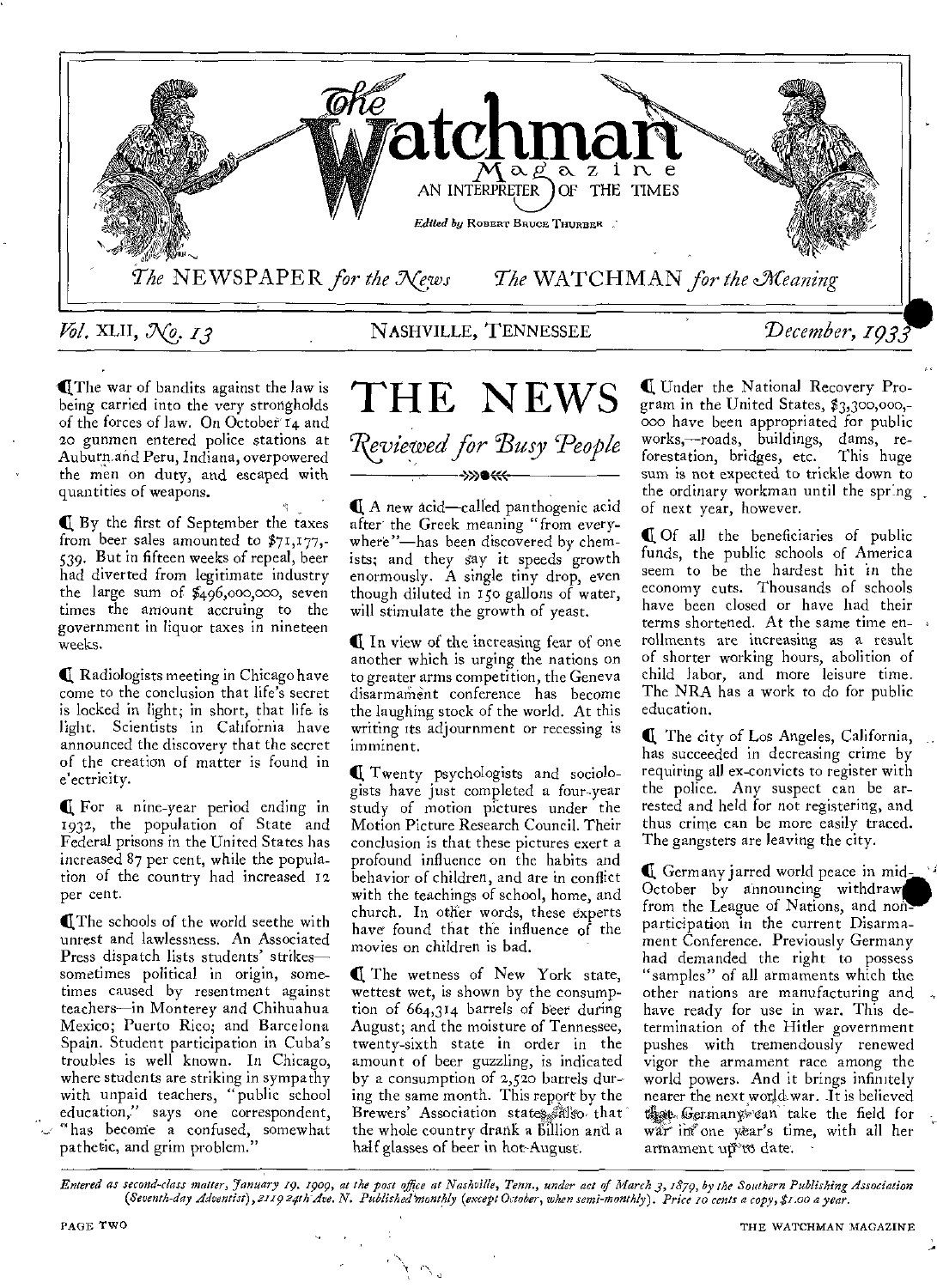



*Adolf Hitler, chancellor of Germany, addressing 100,000 troopers at Nuremburg, Bavaria.* 

#### Who Is to Blame?

WITH the virtual failure of the<br>tional disarmament, the nations most ITH the virtual failure of the Geneva Conference for internainvolved in arms problems are each accusing one or more of the others of wrecking hopes for the future peace of the world. Making due allowance for some bluffing and hypocrisy and for an understanding whether the pronouncements of the great powers are for home or foreign consumption, it seems evident that no one nation can be the fireorand, the sword-rattler, the chip-onthe-shoulder braggart. Every nation has a case when it comes to reasons for war-preparation. And if it hasn't, the jingoes see to it that its people believe that it has.

Great Britain has a farflung empire and trade to protect. France has a border to guard. Japan and Italy have overflowing populations to provide for. The United States has a world market to gain to give outlet for the products of her vast industrial system. Germany and Russia must have freedom to expand their ideas of ideal civilization.

If all the facts were known about the real feelings and intentions of the masses of peoples in each nation, perhaps all the instruments of war could be

dropped to the depths of the seas and no harm result; but there is no likelihood of such a happy burial being brought about.

Though loyal American citizens, we are not disposed to place all the blame for huge, crushing armaments upon other nations. Whom will we blame?-A power far higher and stronger than any nation. Sinister forces are at work, egging on all the nations to fight one another, almost without reason or cause. The "prince of the power of the air," "wicked spirits in high places," (Ephesians 6: 12, margin) are behind all this preparation for war. The devil is the moving spirit of all this war talk. The real controversy is between Christ and Satan, not between jingoes and pacifists, nor between nation and nation.

"Whom the gods would destroy, they first make mad," is an old saying. Certainly devilish influences are driving the nations to madness today. We witness hitherto staid and sober peoples stirred to foolishness and frenzy by the tongue-lashings of fiery leaders. .It is so in almost all countries today. Nationalism is lending itself to Satan and he is making the most of his shorttime opportunity to lead them to destruction. (Revelation 12: tz.)

Our hope is not in nationalism nor in internationalism, but in individual salvation by faith in Jesus Christ and the hope of His second coming. We hold this out as the only chance for life as civilization makes its last stand.

#### Our Greater Movement

TT MAY interest our readers to know that, in spite of the depressing times and the stringency of all lines of service requiring money, the cause which THE WATCHMAN MAGAZINE represents goes forward with renewed impetus. We have not had to retrench, though sorely tried during the past four years. And this cause is no small affair. Though the members that compose it are only a third of a million in America and less than half a million in all the world, they are doing a per capita job of giving and sacrificing that far surpasses that of any other religious body today.

To cite items from our latest report of activities: This message is being proclaimed in 275 countries and islands, by 20,715 evangelists and institutional laborers, who are using in their work 485 languages and dialects. During 1932 our membership increased at a net rate of 71 a day. Literature is produced in 157 languages, in the form of 6,607 different publications, one copy of each costing \$1,951.87. The value of literature sold (not given away) in 1932 was §13,499,304.93; and since 1863, when the movement was well under way, \$95,975,034.76.

The movement conducts 1,630 primary schools, and 204 advanced schools, with a total enrollment of 78,824. There are 68 publishing houses, 168 sanitariums and treatment rooms, and 44 food companies. Our gospel includes a .message of health as well as spirituality.

We do not boast, for we are not doing as much as we should in view of what we firmly believe: that Jesus Christ is coming back to this world in person in the very near future, and that it is our task to warn the whole world of that great fact in this generation. He will not come till we finish our work. (Matthew 24: 14.) But it is also true that when we finish, He will come. Hence our eager urge to do the seemingly impossible. What we have accomplished already is a marvel in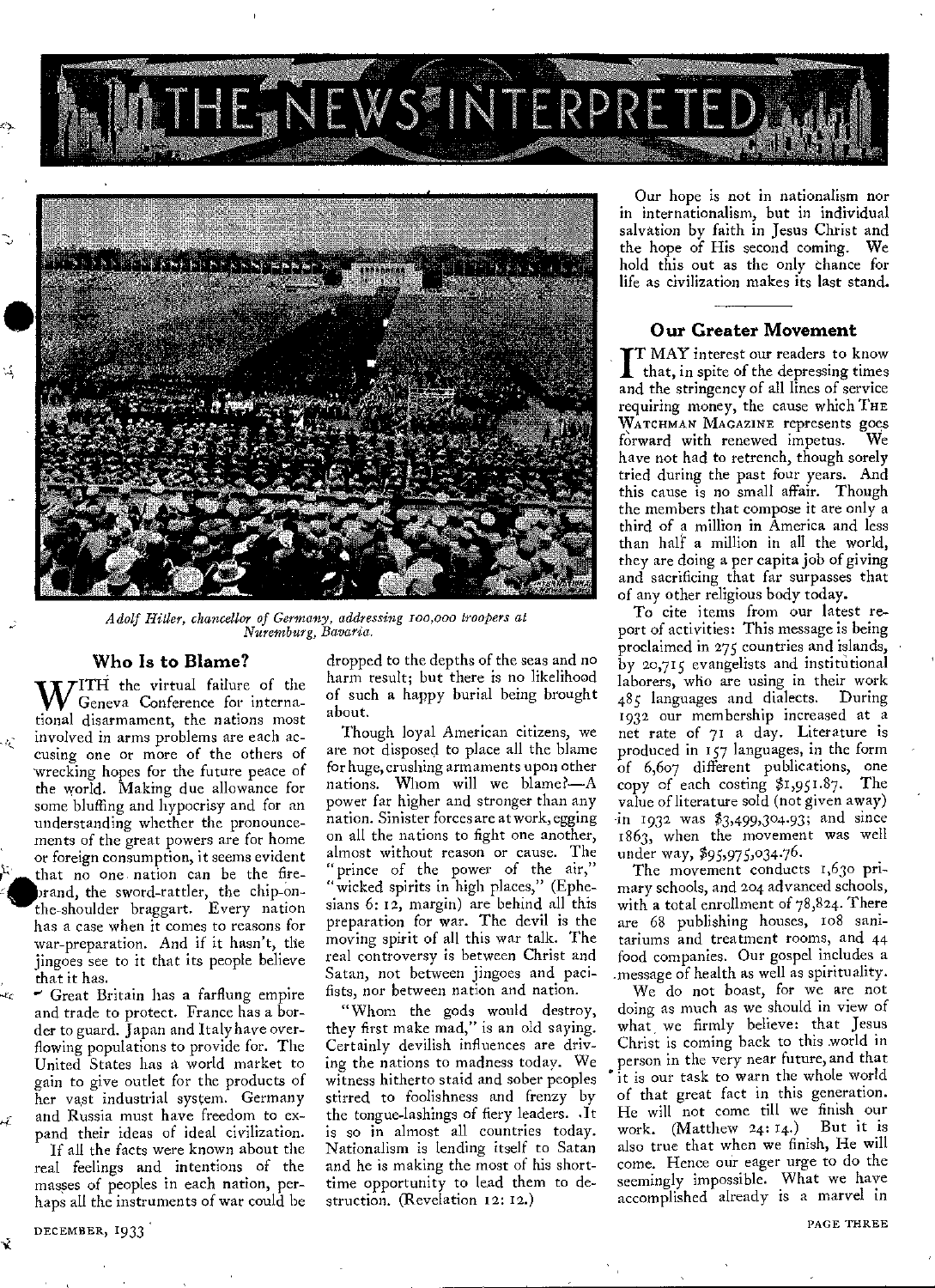#### **A**  $T H E$   $\mathcal{X}$  *E*  $\mathcal{W}$  *S*  $I \mathcal{X}$  *T*  $E R P R E T E D$ ∦

the eyes of all those who know. There was a Time; not many years ago, when Seventh-day Adventists were considered to be a weak and passing cult that were not worthy of notice 'by others of the old-line religious bodies; but that time is past. One, at least, of the characteristics of a truly great and greatly true religious movement is that it continues to live and grow. By following the Bible plan of the payment of tithes and offerings, and up-to-date methods of gospel publicity, growth is assured. But we are great only because we have a great message. We invite all our readers to join us in proclaiming it, and to be with us as we are saved by it.

#### Up in Smoke, Down in Degeneracy

CIGARETTE sales have far sur-<br>passed those of all other forms of passed those of all other forms of tobacco in the United States. In 193o, their consumption reached the staggering figure of 120 billion, or an average of I,000 for every man, woman, and child in the country. And sales have increased enormously since three years ago, especially since women have so largely turned to smoking.

Someone else smokes the writer's ',coo quota each year; and if there is anything he detests, it is to be compelled to have to ride the busses in these times of forced economy and take copious draughts of used cigarette smoke during the endurance run. Recently he congratulated himself on boarding a bus for finding a seat which was surrounded by five women. But when the journey was well started, all five smoked up.

The worst of it is that the turning from cigars to cigarettes is going from

bad to worse; for to the poison of nicotine is added the poisons of worse drugs with which the cigarette papers are saturated. The cigarette method is simply a respectable (?) way of becoming a dope fiend.

We decry against beer, and beverages of higher alcoholic content; but cigarettes have a far worse effect on the human body than beer could possibly have. And the cigarette fiend can't quit if he will. A new slavery, worse than that over which we fought in '6r to '65 is gripping our country.

A cigarette smoker soon loses his moral tone and his sense of decency and ordinary politeness. I know, because a man with an onion breath will be careful how he breathes into other people's faces. But a man with a cigarette breath, which to non-smokers is worse than onions, will deliberately puff his vile stench full into the face of his best friend.

An appalling number of Americans are headed for degeneracy on a cloud of drug fumes. Only the power of God can wake them from their opiate sleep. And they are insensible to that power by the very dope-sleep in which they are immersed. It is time for all free Christians to "by all means save some," by "pulling them out of the fire."

#### Comparative Religions

IT HAS become quite popular among<br>those who pride themselves on being<br>liberal and modernistic to confine their T HAS become quite popular among those who pride themselves on being interest in religion to the study of comparative religions. To them this study has come.to mean, not the comparison of the virtues of the Christian religion with the virtues of other re-



*Typical of Cuban disorders: after the mob sacked the president's palace.* 

433 KE



ligions, to the advantage of the former; nor even the comparison of Christianity with other systems with the objective of finding the best to accept; but it is wholly a study of the good and bad in all religions without any personal acceptance of any. It is an entirely intellectual process, and amounts to a sort of dead-leveling of all religious belief and practice. It spells the death of all faith, and the abandonment of all hope in religion as a potent factor in human. behavior.

So the modernist concludes that, since he sees good and bad in all doctrinal beliefs, Christianity included, one is just as good, or bad, as another, and therefore a mild and moral atheism isn't so far wrong after all. The whole trouble comes from an entirely wrong understanding of the essence of Christianity. And fewer and fewer of professed Christians really know their own religion.

The so-called heathen religions have many truths and teachings which are identical with, or just as good as, those of Christianity. And in practice of his religion many a non-Christian is as sincere and virtuous as any Christian could possibly be. The difference lies alone in the saving power of Christ in Christianity, and the entire absence of it, or anything like it, in the other religions. And the reason why any Christian sees other religions just as good as his own is because he has never experienced, and therefore does not believe in, the atoning and saving power of Christ in his own life. Invariably the modernist is not a converted Christian, in the Bible sense.

Christianity is not to be compared with other religions, but contrasted. It is an exclusive religion; because it i the only religion that saves. If it is no all this, it is the greatest and most fiendish imposture the world has ever known.

Compare the good and bad in peoples, in nations, in friends, in foods, in systems, even in other religions. But leave Christianity out of such comparisons. As well compare truth and falsehood, virtue and vice, heaven and hell, to find both good and bad in both, as to compare the Christ religion with any other. For its uniqueness inheres in its salvation.

We appeal from the study of comparative religions to the acceptance of the, incomparable religion—the gospel of salvation from sin, through Christ.

'I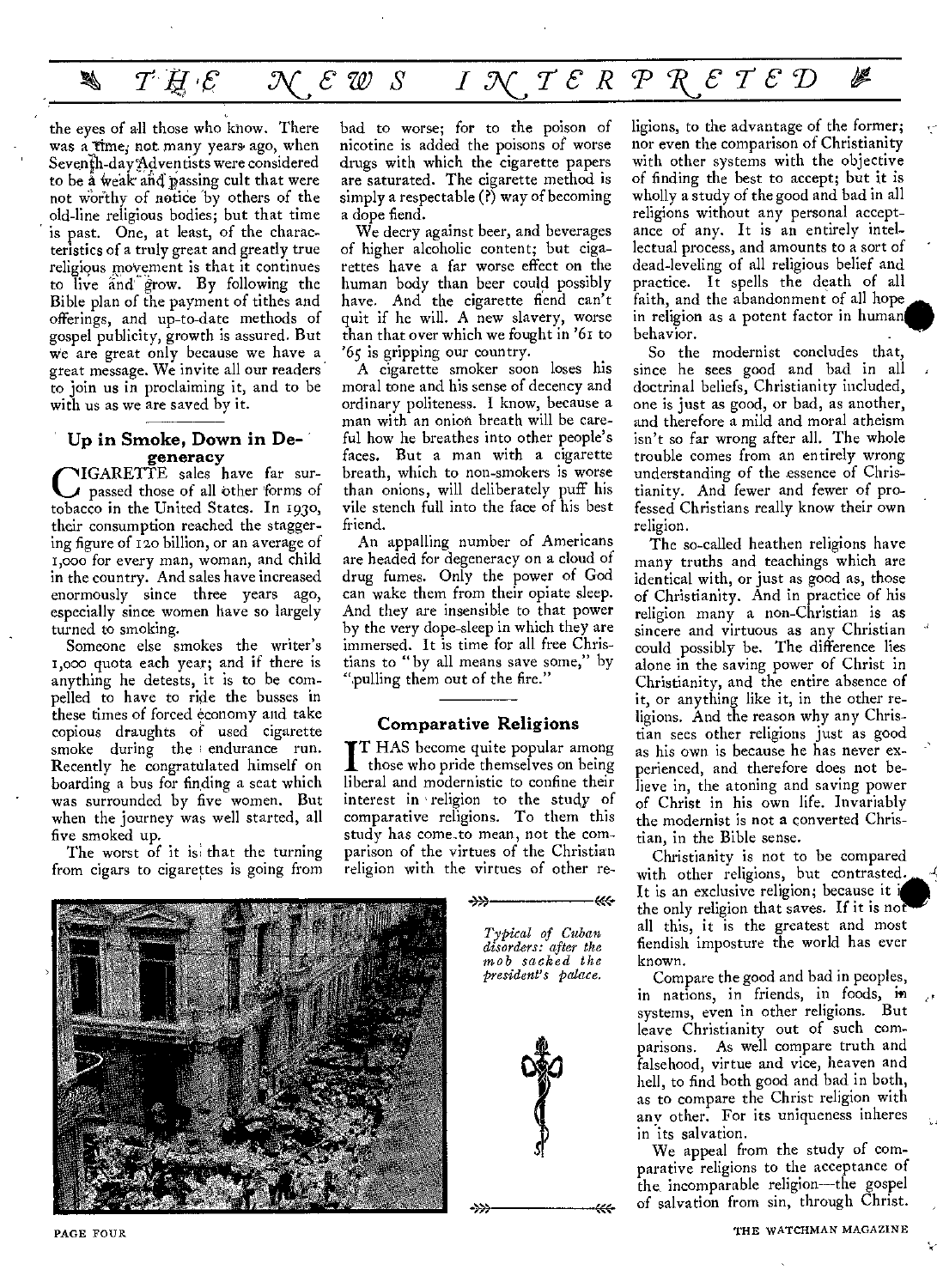THE

MARK *o* 

*tbe* BEAST

 $-44-$ 

# $\mathcal{B} \nu$ Walter P. McLennan

*The leopard beast with the seven heads.* 



→≫

OTHING today so grips the American mind as does the NRA. Wherever we look, it is in evidence. The papers are full of it. Business houses, with few exceptions, display their allegiance to it, and it is being discussed on every hand. When we stop to think of what it stands for, we should not at all be surprised. The needs of our country, and of the world today, demand that something be done, and done quickly, to relieve a situation that is appalling. We are facing the wreck of civilization.

on the part of our president and his<br>sociates to relieve the present situa-<br>tion, by making it possible for millions The NRA stands for a sincere effort on the part of our president and his ssociates to relieve the present situaof the unemployed to return to work in contentment. Such a worthy objective is deserving of our hearty support, even though we may not agree with all the details of its accomplishment.

But the great deceiver stands ever ready to thwart every effort to help humanity, and also to cast disrepute, if possible, upon the prophetic statements of Holy Writ. He is exceedingly anxious to becloud great issues, and to lead us so to interpret prophecy as to cause people to look upon it as something that is no more reliable than the Delphic utterances.

A striking illustration of this method of deception has just come to my at-

understand that there is a religious organization that is in opposition to the Blue Eagle, and declares it to be the `mark of the beast' described in Revelation 13, without which no man could buy or sell, 'save he that had the mark.' The people referred to are also making use of Ezekiel 17: 1-6 in this connection." Such an interpretation of these prophecies is exceedingly unfortunate, to say the least. While we should ever grant freedom in the interpretation of

prophecy, we should, as friends of the Bible, be exceedingly careful not to place fanciful interpretations upon the word of God, for the simple reason that it does untold damage to the Book and the truth we claim to love.

tention in an editorial in our local paper, under the caption, "The'Blue Eagle and Prophecy." The editor states: "We

 $^{\circ}\mathscr{A}$  is NOT

#### NO CAUSE FOR MISTAKE

It seems strange that anyone would so interpret Ezekiel 17: 1-6, as to apply it to "The Blue Eagle," when the chapter itself contains such a clear explanation in verses II-21. That the first eagle represents Babylon is perfectly clear to anyone who would come to this chapter for information rather than for confirmation. The second eagle represents Egypt. The whole is a prophecy of the last days of the kingdom of Judah.

But let us come to a study of the term, "the mark of the beast." This expression is found in only one book of the Bible, "The Revelation." It is referred to in six chapters of that book, as evidenced by the following references: Revelation 13: 16, 17; 14: 9, II; IS: 2; 16: 2; 19: 20; 20: 4.

In order to determine definitely the meaning of this expression, it becomes necessary first to learn the meaning of the term, "the beast." Verses five, six, and eighteen, of the thirteenth chapter of Revelation reveal certain characteristics and facts that enable us to locate the power here spoken of as "the beast.' These characteristics when compared with those of the little-horn power of Daniel 7: 25 (which power is conceded by outstanding Protestant commentators to refer to the papacy) strikingly identify it as being the same power.

Let us briefly notice these characteristics and facts. First: this power was to speak great things and blasphemies. Many quotations from authoritative sources might be given to show the fulfillment of this prediction, but I will give but one: "All names which in the Scriptures are applied to Christ, by virtue of which it is established that He is over the church, all the same names are applied to the pope."— *Cardinal Bellarmine, "On the Authority of the Councils." Vol. II, page 17.* 

Second: This power was to "make war with the saints, and to overcome them." William Edward Hartpole Lecky in "History of the Rise and Influence of the Spirit of Rationalism in Europe," says: "That the Church of Rome has shed more innocent blood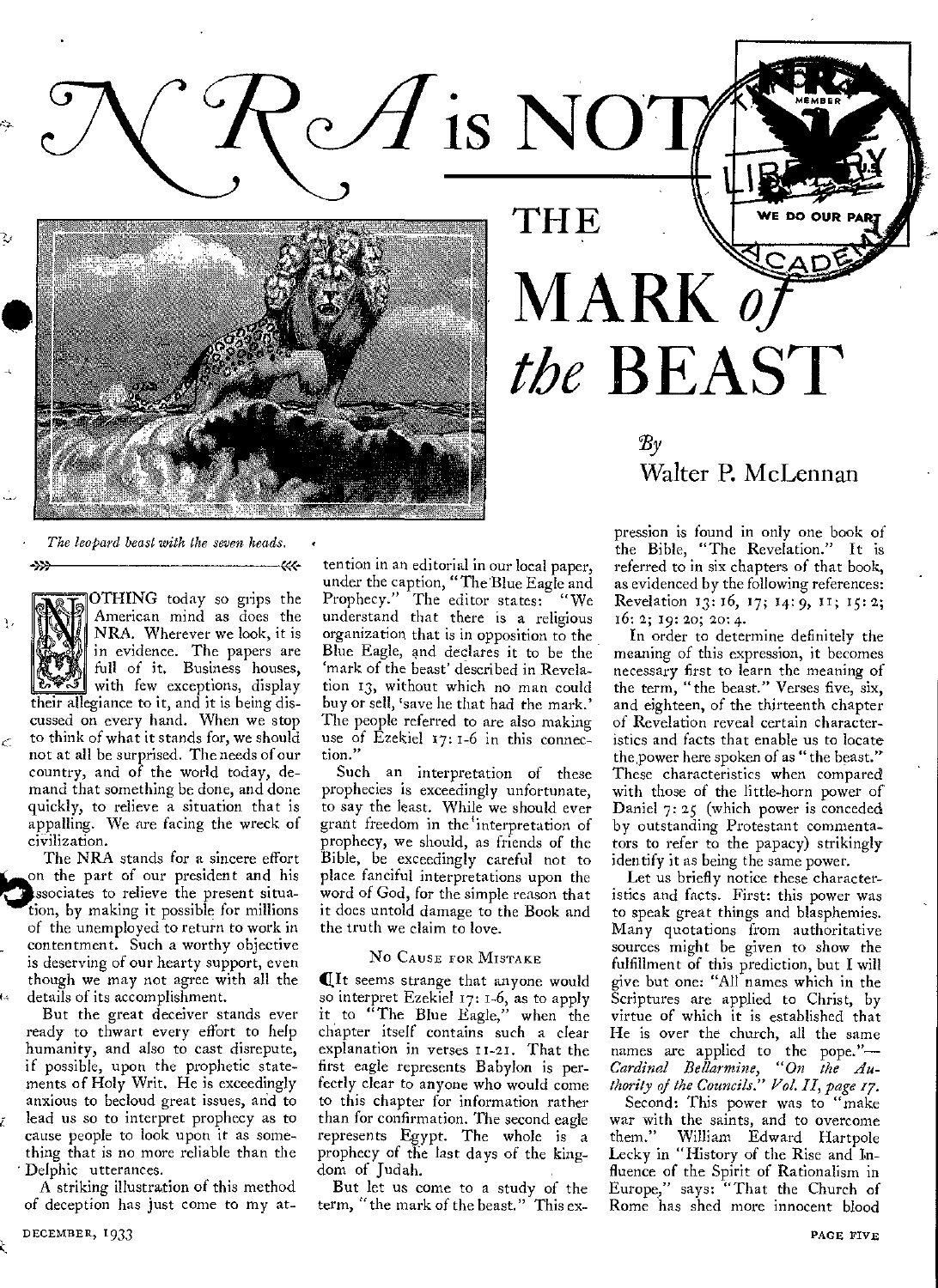than any other institution that has ever existed among mankind will be ques- ' tioned by no Protestant who has a competent knowledge of history. The, memorials, indeed, of many of her persecutions are now so scanty that it is impossible to form a complete conception of the multitude of her victims, and it is quite certain that no powers of imagination can adequately realize their sufferings."—Vol. *II, p.32.* 

#### THE DATES ESTABLISHED

46,0f Mr. Lecky's ability as a historian, Cardinal Gibbons said: "I have regarded Mr. Lecky as an author of sober and dispassionate mind, as well as of distinguished ability."—" *The Tablet" (London), Dec. 2, 1899,* p. *896.* 

"The church has persecuted. Only a tyro in church history will deny that. . . . We have always defended the persecution of the Huguenots, and the Spanish Inquisition. . . . When she thinks it good to use physical force, she will use it."—" *The Western Watchman" (Roman Catholic), Dec. 24, 1908.* 

Third: This power was "to continue forty and two months." It is well understood that a day in symbolic prophecy stands for a year. (See Numbers 14: 34; Ezekiel 4: 6.) The Middle Ages, roughly speaking, are the age of the papacy. George Finlay, in his "Greece under the Romans," p. 295, says: "With the conquest of Rome by Belisarius, the history of the ancient city may be considered as terminating; and with his defense against Witiges (A.D. 538), commences the history of the Middle Ages."

According to Dr. Philip Schaff, in his "History of the Christian Church," Vol. 3, p. 327, "Vigilius ascended the papal chair under the military protection of Belisarius at that very time [A.D 538]." And in "Medieval Europe," by Belmont and Monod, p. 12o, we read: "Down to the sixth century all popes are declared saints in the martyrologies. Vigilius is the first of a series of popes who no longer bear this title. . . . From this time on, the popes, more and more involved in worldly events, no longer belong solely to the church; they are men of the state, and then rulers of the state.'

Beginning, then, in A.D. 538, the 1260 days, or years, would bring us to 1798, in which year the papal' head was taken a prisoner by the French and cast into prison in Valence, France, where he died. Indeed, a deadly wound had been inflicted upon this mighty religiopolitical power.

Fourth: We are told that this power has a number; that it is the number of a



*The pope of Rome with his triple crown* 

| 5<br>V<br>$\ddotsc$<br>$\bar{\psi}$ .                                                                                       |  |
|-----------------------------------------------------------------------------------------------------------------------------|--|
| 1<br>I<br>$\ldots$                                                                                                          |  |
| 100<br>C<br>.                                                                                                               |  |
| 0<br>A<br>$\ddot{\phantom{a}}$<br>$\ddot{\phantom{a}}$<br>÷.<br>$\overline{1}$<br>$\ddot{\phantom{a}}$                      |  |
| 0<br>R<br>$\sim$ 10 $\sim$<br>$\sim$ $\sim$<br>$\ddot{\phantom{1}}$<br>$\ddot{\phantom{a}}$<br>L.                           |  |
| 1<br>I<br>$\overline{a}$<br>$\overline{\phantom{a}}$<br>$\ddot{\phantom{0}}$                                                |  |
| 5<br>U                                                                                                                      |  |
| 0<br>S<br>$\ddot{\phantom{1}}$                                                                                              |  |
| $\overline{F}$<br>0<br>$\overline{a}$                                                                                       |  |
| $\sim 100$<br>$\mathcal{L}^{\mathcal{L}}$<br>$\ddot{\phantom{a}}$<br>$\bar{a}$<br>$\ddot{\phantom{1}}$<br>1<br>$\mathbf{I}$ |  |
| .                                                                                                                           |  |
| 50<br>L<br>$\ddot{\phantom{a}}$<br>$\sim$ .<br>$\ddot{\phantom{a}}$                                                         |  |
| 1<br>Ĩ                                                                                                                      |  |
| l<br>I<br>$\mathbf{r}$<br>÷.<br>$\overline{a}$                                                                              |  |
| . 500<br>D<br>$\ddot{\phantom{0}}$<br>$\ddot{\phantom{1}}$<br>$\ddot{\phantom{a}}$                                          |  |
| E<br>0<br>$\overline{a}$<br>.                                                                                               |  |
| Ĩ<br>1                                                                                                                      |  |
|                                                                                                                             |  |
| 666                                                                                                                         |  |
| ŕ                                                                                                                           |  |

man; that it is the number of his name and that the number is 666. How natural it is for us to expect to find tha number connected with the man who

stands at the head of that power! And in a name that has to do with his official capacity! When the cardinal imposes the tiara at the coronation of the pope, he uses the words, "Vicarius Filii Dei." These words represent his official title or name and mean in English, "Vicar of the Son of God." In Latin there are no figures, but letters have the meaning of figures. As shown in the diagram elsewhere on this page, when we give the name its numerical value, we have exactly 666.

Having located the "beast" power, we ask the question, What is the mark of that power? In reply to a letter of Oct. 28, 1895, to Cardinal Gibbons, asking if the Church claimed the change of the Sabbath as her mark, the following was received: "Of course the Catholic Church claims that the change was her act. . . And the act is a *mark* of her ecclesiastical power and authority in religious matters."—C. *F. Thomas, Chancellor.* 

#### COUNTERFEIT OF GOD'S SEAL

Qin setting forth a day as the mark of her power, the Catholic Church has actually counterfeited the sign of God's power. According to Acts 14: 15, Paul and Barnabas cried out to the people of Lystra, who wanted to worship them: "We also are men of like passions with you, and preach unto you that ye should turn from these vanities unto the living God, which made heaven, and earth, and the sea, and all things that are therein." What then distinguished the true God? Creative power. He created heaven and earth, the sea, and all things that are therein. And what did He designate as the memorial of that power? "Remember the Sabbath day, to keep it holy. . . . For in six days the Lord made heaven and earth, the sea, and all that in them is, and rested the seventh day: wherefore th Lord blessed the Sabbath day, and ha lowed it." Exodus 20: 8-11. Thus we see that the Sabbath question is not a matter of days, but of gods. The seventh-day Sabbath is the *sign* of the true God. In Ezekiel 20: 20, God tells us that the Sabbath is a *sign* between Him and His people, "that ye may know that I am the Lord your God."

So we see that not the NRA but the Sunday institution is "the mark of the beast." Let us give heed to the warning message in Revelation 14: 9-12. And may we remember the words of John Wesley, who said of the messages of Revelation 14: "Happy are they who make the right use of these divine messages."—"Notes *on the New Testament," on Revelation 14.*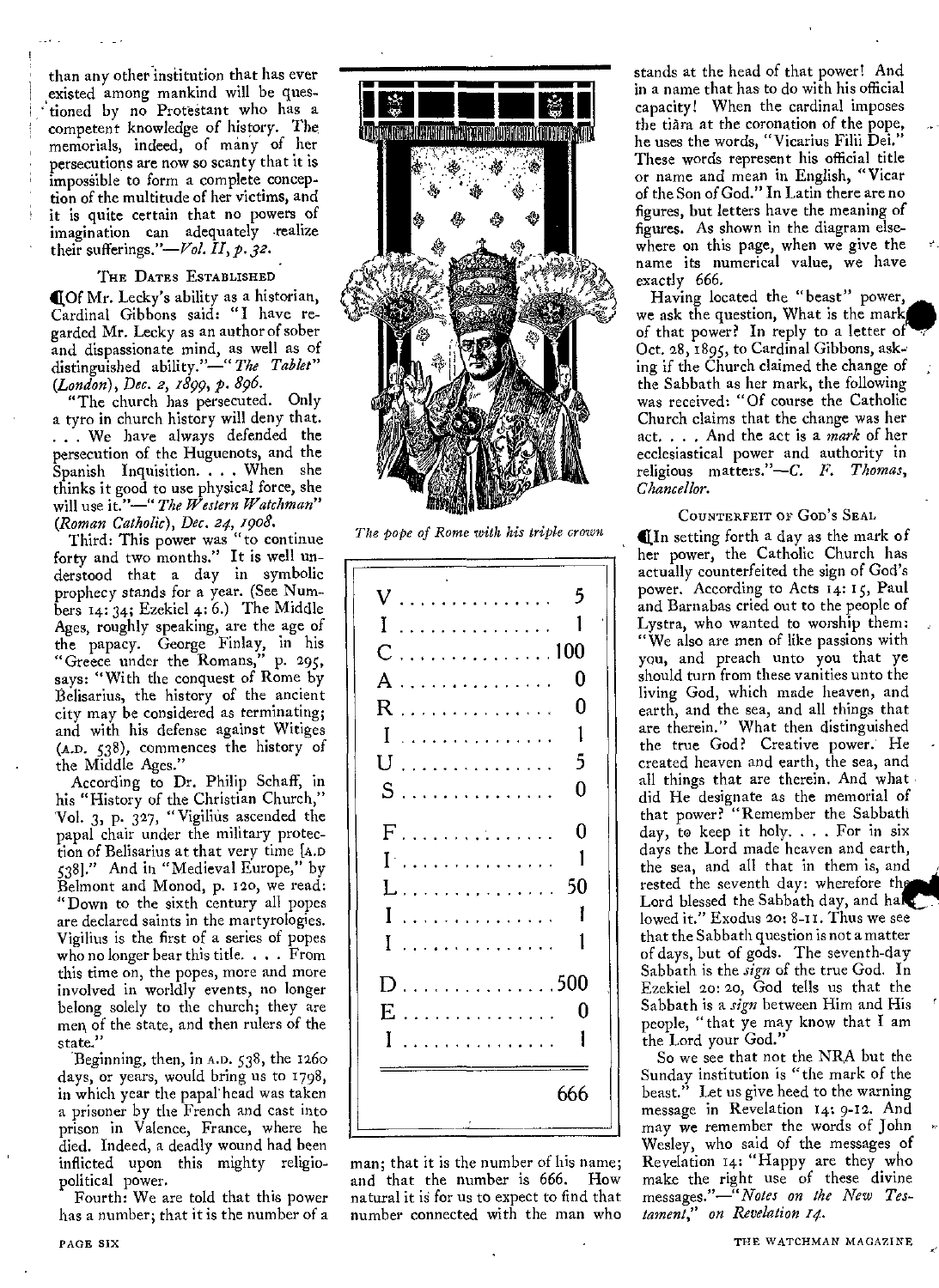HRISTIANITY JEWISH?

*The true relation between these two great religious Systems.* 



>>>

HE idea is growing in popular belief that Christ was an anti-Semite. It is alleged that the Saviour was absolutely opposed to Judaism, that Chris tianity did not rise from Judaism; but rather Jesus Christ died on the cross fighting Judaism. These statements raise anew the whole question of the relation between Judaism and Christianity. Was Christ a Jew? What is it to be a Jew? Is Judaism a religion or a nationality,—or a race?

I know of no better authority than that of Jesus Christ himself as to whether or not Christianity is Jewish. In His conversation with a woman of Samaria, He stated very decidely: "Salvation is of the Jews." John 4: 22.

Abraham, recognized by all Biblical authorities, is called the father of the Jews. Of this same Abraham, Paul said: "And the Scripture, foreseeing that God would justify the heathen

*Jews from all over the world get together at the Zionist Congress, Prague, Czechoslovakia.* 

## $\mathcal{B} \mathcal{y}$ WESLEY AMUNDSEN

through faith, preached before the gospel unto Abraham, saying, In thee shall all nations be blessed." Galatians 3: 8. It was the same gospel that we believe that was preached back there to this man of God, and it is a certainty that Abraham was a Jew.

And again in verse twenty-nine Paul says: "And if ye be Christ's, then are ye Abraham's seed, and heirs according to the promise." "For he is not a Jew, which is one outwardly;  $\dots$  but he is a Jew which is one inwardly." Romans 2: 28, 29.

Look at another statement from the man whom God had called in a special manner to preach the gospel unto those of other nationalities:

"For I could wish that myself were accursed from Christ for my brethren, my kinsmen according to the flesh: who are Israelites; to whom pertaineth the adoption, and the glory, and the



 $\mu$ 

covenants, and the giving of the law, and the service of God, and the promises; whose are the fathers, and of whom as concerning the flesh Christ came, who is over all, God blessed forever. Amen." Romans 9: 3-5.

Paul also stated that if any man preach any other gospel let him be accursed. (Galatians I: 9.) His theme was to call all, both Jew and Gentile, to repentance, and he constantly looked forward to the time when God would redeem the remnant of Israel, uniting Jew and Gentile into the parent stock, as brought to view in his discourse as recorded in Romans i I.

#### ONLY JEWS SAVED

**I** There is another phase of this subject, and that is the writers of the books of the New Testament. Were they not Jews? Did they not continue in the same gospel? And although they turned away from those things that were done away under the ceremonial laws of the nation, still they were Jews in the fullest sense of the term, and to them we owe a great debt of gratitude for the recording of the works of Jesus, the Acts of the Apostles in the early churches, and the letters of instruction as well as the greatest prophetic book in the Holy Bible, the Apocalypse.

Yes, and may  $\overline{1}$  carry you a step farther? Those who are saved in the kingdom of God will have to enter a city, a-New Jerusalem, whose gates are named after the twelve Jewish tribes of ancient Israel; the city has for its foundation stones upon which are engraved the names of the twelve apostles —Jewish names, if you please. (See Revelation 21.) The saved will do more than that. They will keep what many persons today call the "Jewish Sabbath," the seventh day of the • week instead of the first. "It shall come to pass, that from one new moon to another, and from one Sabbath to another, shall all flesh come to worship before Me, saith the Lord." Isaiah 66: 23.

It is not the fleshly Jew of whom God speaks; it is the true Jew who has superseded the Israel of old. It is the spiritual Israel, who, together with the Jews of the flesh that have accepted Christ as a personal Saviour, shall inherit the promise made to Abraham.

Yes; "salvation is of the Jews."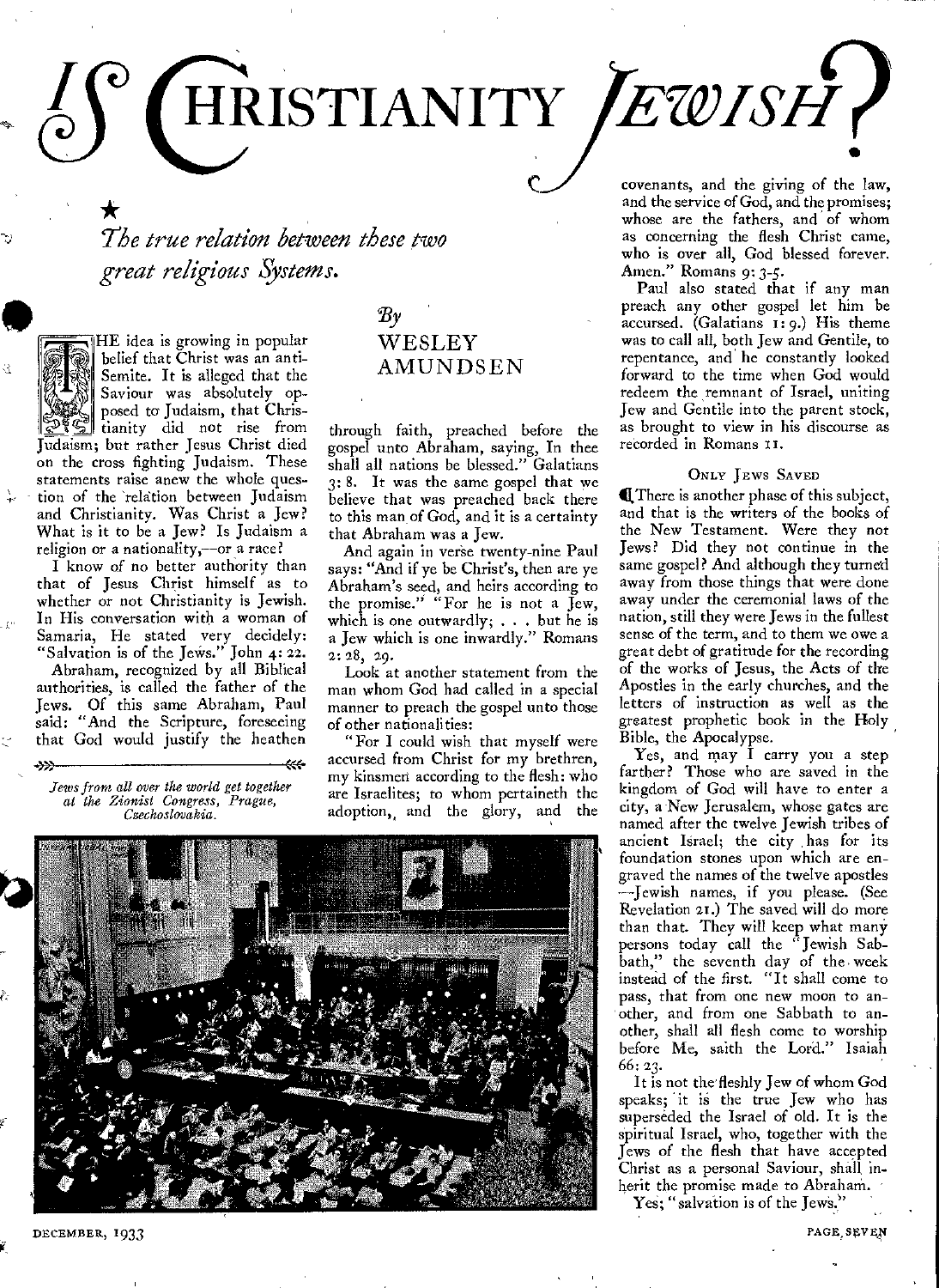# *Faint* **PETER'S RELIGION**



O PETER starts out to find other churches. He enters one and notices a man in white vesture, and sees a man and a woman with an infant stand- $\mathbf{F}$  ing there. The minister pours water on the baby's head, and says: "I baptize thee. . . .

Peter remarks to his guide: "He isn't baptizing. He didn't tell the truth. He just poured water on his head."

"Oh, that is the way we do it now!" replies the guide.

Peter replies: "We ought to obey Jesus. He went down into the water when He was baptized, and we must follow His steps down into the water."

Peter goes on to another church.

They are holding a funeral at this church, and the minister tells the people that the dead man is in glory now.

"Surely that preacher must not have read my epistle much," says Peter. "I wrote, 'When the Chief Shepherd shall appear, ye shall receive a crown of glory that fadeth not away.' They are wrong here. I can't stay," remarks Peter.

Peter goes on and hears a revivalist declare: "You will go right straight down to a fiery place where you will suffer in hell fire forever."

Peter says: "I wonder if he ever read *this:* 'And turning the cities of Sodom and Gomorrah *into ashes* condemned them with an overthrow, making them an *ensample* unto those that after should live ungodly.'  $[2$  Peter 2: 6.] And also: 'The Lord knoweth how to deliver the godly out of temptations, and *to reserve* the unjust *unto the day of judgment* to be punished.' [V. 9.1 Why," says Peter, "I told them in the third chapter and the seventh verse about that. *'Reserved* unto fire against the day of judgment and perdition of ungodly men.'" Peter goes out sorrowfully.

#### MODERNISM FOUND WANTING

 $\mathbf{I}$  He goes where they are having certain services for Lent. "Why, when I was an apostle here on earth, the pagans had a feast like that. Do they actually hold that forty-day pagan festival?"

"Oh, yes," says the guide. "The children have an egg-rolling contest.'

"What connection has an egg-rolling contest with Jesus Christ? Why, it is just the old symbol of paganism! I think they should be ashamed to bring that in."

*IrWhat church 'booula he attend if he were here today ? PART III*   $\mathcal{B} \nu$ H. M. S. RICHARDS

They enter another church. This preacher is a modernist. He says Jesus was a great, good man—but *only a man.* "Why, something is very much wrong here!" says Peter. "I distinctly said, He is 'both LORD and Christ.' *Not a mere man. He is divine."* 

Then this minister says there is nothing in the Bible that predicts, or foretells, and that it was written by mere men. But Peter reads 2 Peter 1: 21: "'For the prophecy came not in old time by the will of man: but holy men of God spake as they were moved by the Holy Ghost.'



*Peter and Christ at the feet washing.* 

"'And *all the prophets* from Samuel and those that follow after, as many as have spoken, have likewise *foretold* of these days.' Foretold'—that means 'told before.' Surely that is prediction. Oh, yes!" says Peter, "he is wrong there.

Then the modernist goes on to talk about evolution and denies the Flood.

"Why, I wrote over here *in* 2 Peter 3: 5-7: 'For this they *willingly are ignorant of,* that by the word of God the heavens were of old, and the earth standing out of the water and in the water: whereby the world that then was, being overflowed with water, perished: but the heavens and the earth, which are now, by the same word are kept in store, reserved unto fire against the day of judgment and perdition of ungodly men.' This is a *sign* of the *last days,"*  adds Peter. "These men deny the Flood, they do not like to recognize the Creator as revealed in nature, nor the Sabbath as the weekly memorial of that creative power."

#### ALMOST HOPELESS SEARCH

CPeter wonders what is wrong with the churches. He looks for a church that *preaches the gospel.* So early Saturday morning he starts out looking for a church service. He comes to a church, but it is closed. He goes a little farther and sees a man mowing the lawn in front of another church. He asks him: "Why isn't there church service here today?"

"Oh, yes, there is church, but not. today.

"But this is the seventh day of the week."

"Oh," says the man, "you must be one of those Seventh-day Adventists, those people who keep Saturday for Sunday."

"Why, no! I keep Sabbath for 'Sabbath.' I don't keep anything for Sunday," declares Peter. "Why did the *church* change the Sabbath? I didn't change it," asks Peter.

"Well, the church thought it was all right to do it."

"They had no right to do it," says Peter. "Jesus Christ put everything in the church, and everything will stay there till God puts it out."

"The Roman Catholic Church changed it; that is all," said the man.

"I am Peter; you say I was the first *(Continued on page 19)* 

PAGE EIGHT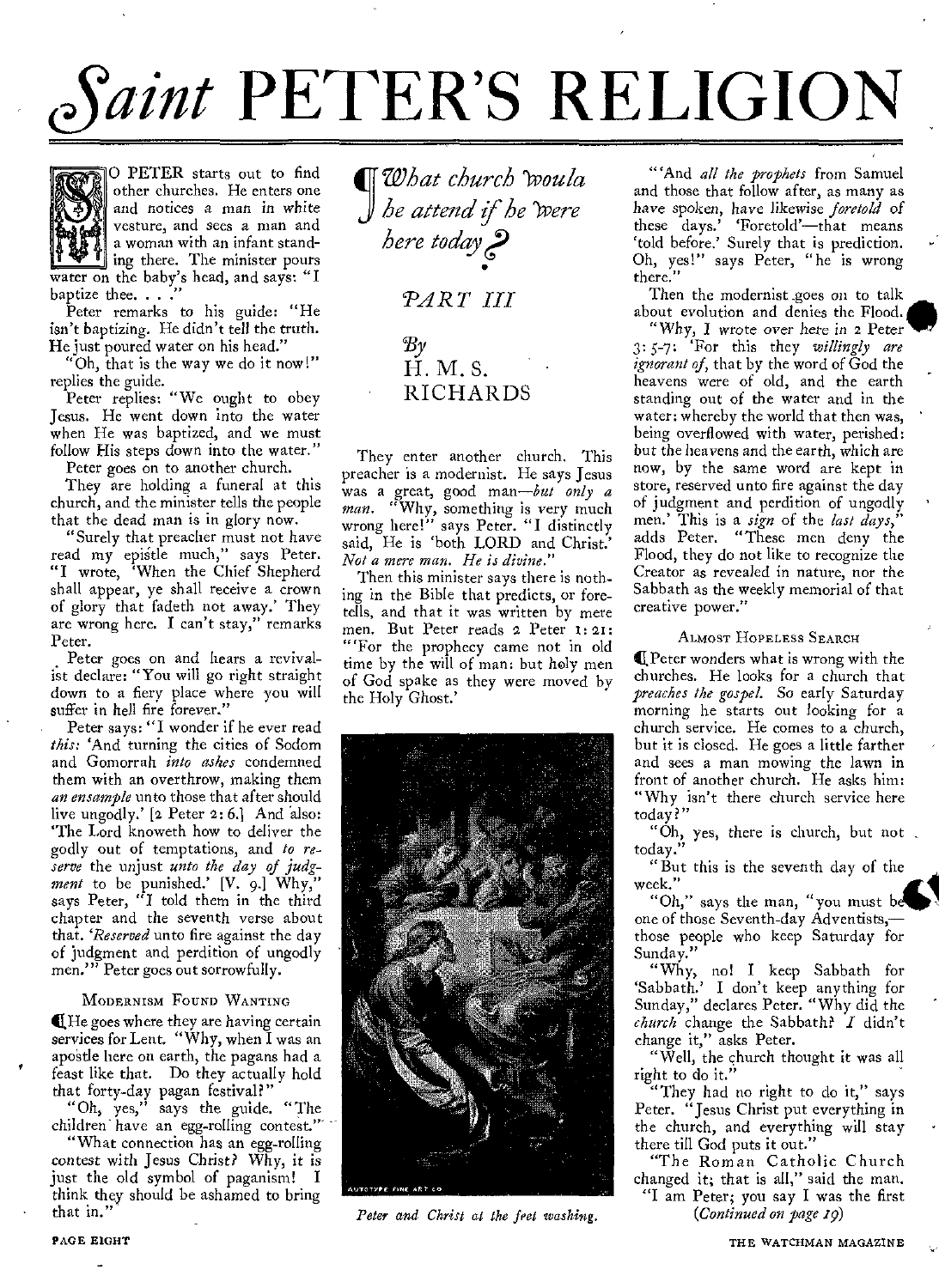

Å,

NE is struck now-a-days by the continual excuses for war that we find in current newspapers, magazines, and lectures. Wars of the past, wars of the present, predicted wars of the future are being carefully examined, weighed, and found *reasonable!* 

There can be no doubt that the world expects another war. Statesmen predict it, diplomats warn of it, and military authorities urge that we prepare for it. Even these various excuses that are being brought forward seem to be a mild sort of preparation-the soothing of mind before the actual commission of a crime.

All explanations of War might be summed up in the two words—territorial expansion. The "growing pains" of a nation are always considered as a good reason for leading it into the fields of international murder.

Such an explanation is a throwback to yesterday when there might have been reason in such an excuse—if there has ever been an excuse for murder. When so many of the nations were merely nomadic hordes, there seems to have been no other way for them to enrich themselves save by spoiling their more fortunately situated brethren. Likewise established nations found it impossible to keep their hard-won territory or to enlarge its borders without resorting to the test of armed strength upon the "field of honor."

Today these hackneyed excuses, are being paraded again, and there is no book that I have ever read upon the so-called World War of 1914-1919 which -did not open with a long chain of reasons why the nations went to war, which could be expressed in two words territorial expansion. Shorter routes to the sea, open ports in the winter, an opportunity to enjoy, without tribute, the commerce of the world—what else do these terms lead us to if not back to the original thought?

#### CAUSE OF WAR

If Yet I would offer our nations a more fitting excuse for war, if they seek an excuse; and a sure remedy for war, if they seek a remedy.

To explain the cause of war we need not go into the depths of statesmenship, the fields of diplomacy, nor the armed camp of the military nation. The spirit that causes war is shown all about us today wherever women quarrel over a back-yard fence, wherever men fight with their fists, wherever little boys scratch and bite, yes, wherever the babe in the cradle glowers and waves its chubby fists. "From whence come



Pistol practice for the war game.



mighty harvest of warriors for Armageddon

# $\partial\mathcal{B}v$ Captain Arthur L. Smith

wars and fightings among you? Come they not hence, even of your lusts that war in your members? Ye lust, and have not: ye kill, and desire to have, and cannot obtain: ye fight and war, yet ye have not, because ye ask not." James 4: I, 2.

Inspiration could give us no better cause of war. In these two short verses of Scripture are embodied every reason, every cause, and every "excuse" for war that has existed since angry Cain slew his righteous brother, down to the last great battle of Armageddon. The lust to have, covetousness, selfishness, and the ingrained internal trouble of sin-born man are the causes back of the territorial expansion of the nations.

There is a pagan legend that a hero s'ew a dragon and sowed his teeth abroad. Out of the ground, from those teeth, came a host of warriors so fierce that even the hero trembled, and his only way of escape was to throw a stone among them; whereupon they began to slay one another.

#### CURE FOR WAR

II We have continually done the same; for we have no sooner slain the dragon of one great war than through preparation, education, and excuses we begin to sow his teeth abroad, and soon have raised a great military force which can be destroyed only by armed battle.

Of late the lusts within men have increased and not diminished. No sane man can read the newspaper accounts day after day and not see in the rapes, murders, suicides, and other crimes an increasing tendency to do evil. Evil men and seducers, even as foretold in 2 Timothy 3: 13, are waxing worse and worse and thus *spiritually* we are approaching the greatest war of all time. When war is renewed after this brief armistice, God pity the world; for the fiercest men of all time, armed with destructive weapons of the most terrible form will spread themselves abroad, with lust their only excuse and murder their only "god."

I have outlined the cause. A child should be able to understand the remedy. The world's only chance for peace lies in the eradication of war, converting the heart of the individual, drawing the dragon's teeth.

The Scriptures teach of war down to the end of time; but even if the prediction of Revelation 19 had not been written, and the matter had been left open to speculation, we could not, in view of the reason given by James, look about us and not agree that we are, even now, rushing toward another red dawn when the' horizons shall belch living flame and men shall die amid the horrid ruin of war.

But it is a blessing to know that beyond lies heaven and the new earth, forever the home of Jesus — Prince of Peace.

DECEMBER, 1933 PAGE NINE

ii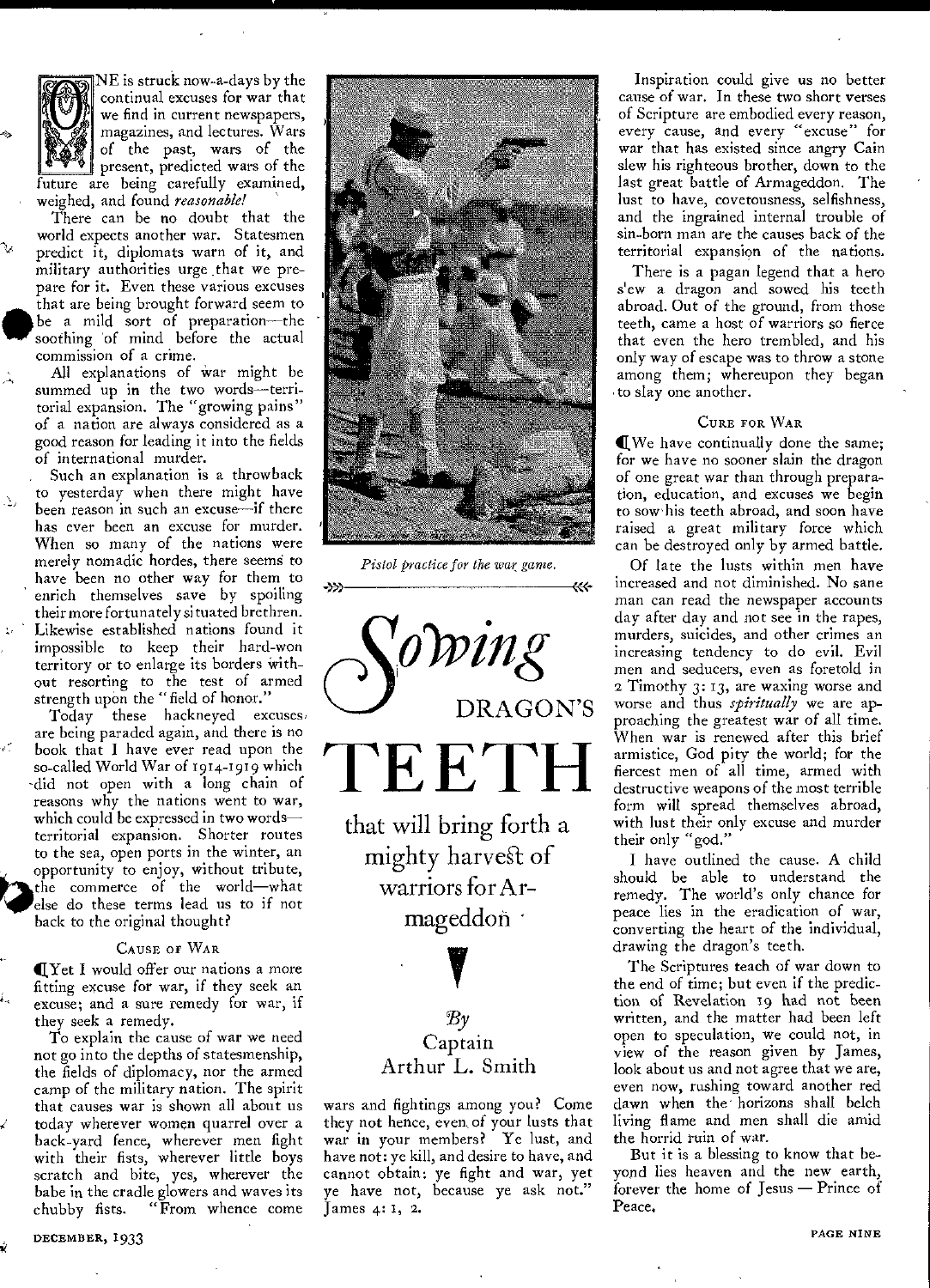

*What changes will come to the metropolitan area of New York during the next fifty years? Men think they know. God knows and has revealed much of the future in the Bible.* 

*>>> <CC* 

EERING into the future for rays of hope or clouds of despair, man has ever longed to know what the coming events will have in store for him. What will the next ten, twenty, or fifty years produce in this chaotic and disquieted old world? Is calamity or Utopia just beyond the horizon of coming decades? H. G.

Wells, author and lecturer, has endeavored to imagine the outline of world events in several of his books; but in his current volume, "The Shape of Things to Come," he has vividly portrayed the disasters and dreams that he prophesies the world will experience before the year 2000 A.D.

Author Wells has always been a perfectionist as well as an evolutionist. He has constantly set forth the philosophy that man is developing from a primitive animal into a god. He has always held that the human race would eventually develop an ideal state in this earth by his sheer intelligence and experience. But in "The Shape of Things to Come" the Englishman has lost some of the optimism of previous years. Before the world will get better he declares that it must become much worse in social, physical, and political situations.

Prophet Wells imagines that the years 1935 and 1937 will bring another worldwide influenza epidemic that will slaughter millions of human beings. Preparations for war in an age that he calls the "age of insecurity" will become so marked that gas masks, metal hats, and epaulets will be the daily fashion of clothing. By 1940 crimes will become so rampant that every im**THING** 

k

portant person in the world will have a bodyguard to protect him from kidnapers.

There will be one more Great War. This will be the last one that the world will experience, the author positively declares. It will start in the year 1940, when a trifling misunderstanding between a Polish Jew and a Nazi loose **the** dogs of war. The world plunges into ten years of bloodshed which eventually ends because pestilence, famine, revolution, and dire exhaustion are the result.

In 1950 many of the modern necessities of life will have passed from use, and life will be hard. There will be no electricity, no automobiles, no tobacco. New York City will be abandoned as a dangerous place to live because of the instability of the huge, dilapidated skyscrapers, that are uninhabited. In 1955 an epidemic of maculated fever, known only today to exist among captive baboons, will kill half the world's population and strike fear to the hearts of the survivors.

#### A FEARFUL JEREMIAD

(Is this not a dismal picture, a fearful Jeremiad, of coming events for a world already in despair in 1933? Wells presents his only picture of hope as fifty years hence—long after the majority of human beings now living will have died. In the year 1990 he pictures the coming of a "World State" with an "Air Dictatorship." This is his idea of a Utopia. Five decades of crime, slaughter, famine, pestilence, and disease are what the author predicts for human beings whom he believes have risen through millions 61 years of evolutionary process. He imagines that suddenly these weak and puny creatures that he depicts will gain super-human intelligence in themselves and in 1990 will build the "World State" with peace, health, and happiness.

Surely this English man of letters does not expect himself to be taken seriously. He has evidently intended to write a thought-provoking book, but it has a fairy-tale conclusion. How will it be possible for man to establish his Utopian dream within fifty years when he has not been able to do so in past millenniums? The outline that H. G. Wells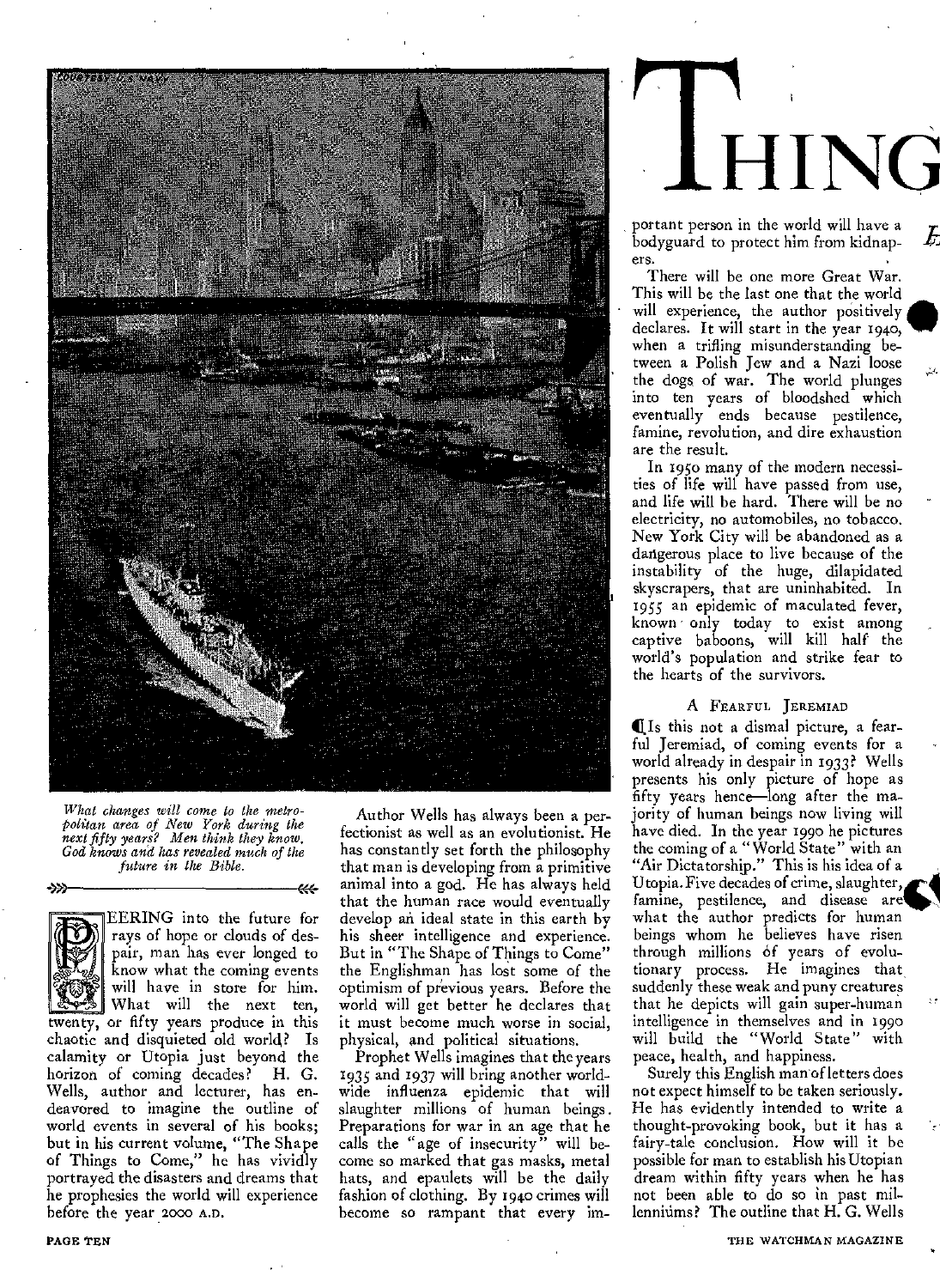

recurs<br>ok\_just<br>proph *WELLS*, *noted English author, ;recasts in his most recently published*  <sup>9</sup>*'zest Ivhat their "shape" trill he. e Tnorld has a "more sure board ' prophecy" than his, W hat IS com* $g$  in the near future? That is the *.'estion.* 

#### *By* MERLIN L. NEFF

has produced from his fertile imagination has its thoughtful sections. Humanity *is* plunging rapidly into deeper crime, iniquity, and hatreds that will lead to another international debacle. We are truly living in an "age of insecurity." Disease and pestilence are the slaughter-weapons of death. But where is the hope of salvation?

Author Wells could have found a safe and sure foundation to base the solution for the sin and evils he depicts had he turned to the word of God. The Bible plainly depicts the collapse of humanity in the final scenes of earth's drama. "This know also, that in the last days perilous times shall come." 2 Timothy 3: 1. Iniquity shall abound, men's hearts shall fail them for fear, while wars and rumors of wars will sweep a tottering world. Authors of books cannot depict too vividly the conditions that this earth has yet to experience. The seven last plagues with Bible plainly depicts the collapse of<br>humanity in the final scenes of earth's<br>drama. "This know also, that in the<br>last days perilous times shall come."<br>2 Timothy 3:1. Iniquity shall abound,<br>men's hearts shall fail them fo re yet to fall on a sin-loving multitude.

#### A SAVIOUR PROVIDED

(But why must these things exist, and what is the cause of the fearful conditions that the world must pass through? The answer is found in the Bible. Sin is the disease that has brought all of the evils upon mankind. Selfishness, lust, and avarice, and the rejection of God have brought men to the extremes they face today. "For the wages of sin is death; but the gift of God is eternal life through Jesus Christ our Lord." Romans 6: 23. Man is collecting, and will continue to collect, the wages for sin until all sin and sinners shall be destroyed. The remedy may be found only in Jesus Christ. "Thou shalt call His name JESUS: for He shall save His people from their sins." Matthew I: 21. While H. G. Wells dreams of a future World State perfected by man, his own "Outline of History" should tell him that such a dream can never be realized by humanity in itself. From the experience at the Tower of Babel until the year 1933 A.D., man has hoped to develop an ideal state, but the course of history shows the shattered remains of all such endeavors. The World State can never exist as long as man lives in this present world of sin.

But there is a World State depicted in the Bible that exceeds all of the imaginary shapes that men may conjure. Far beyond the power of any human novelist to conceive, it is vividly described by the apostle John, however, in the book of Revelation. "He carried me away in the spirit," he writes, "to a great and high mountain, and showed me that great city, the holy Jerusalem, descending out of heaven from God, having the glory of God: and her light was like unto a stone most precious, even like a jasper stone, clear as crystal." Revelation 21: 10, 11.

The twenty-first chapter of Revelation gives a minute description of the heavenly city. Its streets are pure gold,

 $\rightarrow$ 

its walls are transparent, its twelve gates are twelve pearls. There will be no crimes, no time of "insecurity," in that city; for "the gates of it shall not be shut at all by day: for there shall be no night there."  $V. 25$ .

Pestilence shall be wiped out forever, and "there shall be no more death, neither sorrow, nor crying, neither shall there be any more pain: for the former things are passed away." This is not an imaginary picture, for the next verse continues, "And He that sat upon the throne said, Behold, I make all things new. And he said unto me, Write: for these words are true and faithful." Revelation 21: 4, 5. Here is a book that we may base our faith upon and know that its picture of the future is true.

#### PROTECTION ASSURED

(And what of the fearful scenes that shall sweep over the world before the second coming of Christ that shall usher in this ideal state? Is there any protection from the pestilences, the famine, the crime and bloodshed? H. G. Wells sees the entire earth tottering on the brink of the abyss. God's word assures the Christian of precious protection life insurance, if you please—when the catastrophes come. "Thou shalt not be afraid for the terror by night; nor for the arrow that flieth by day; nor for the pestilence that walketh in darkness; nor for the destruction that wasteth at noonday. A thousand shall fall at thy side, and ten thousand at thy right hand; but it shall not come nigh thee." *(Continued on page 19)* 

*Enormous airship hangar recently completed at Sunnyvale, California, future home of the "Macon." The present promises great progress in air travel.* 



PAGE ELEVEN

 $\ll$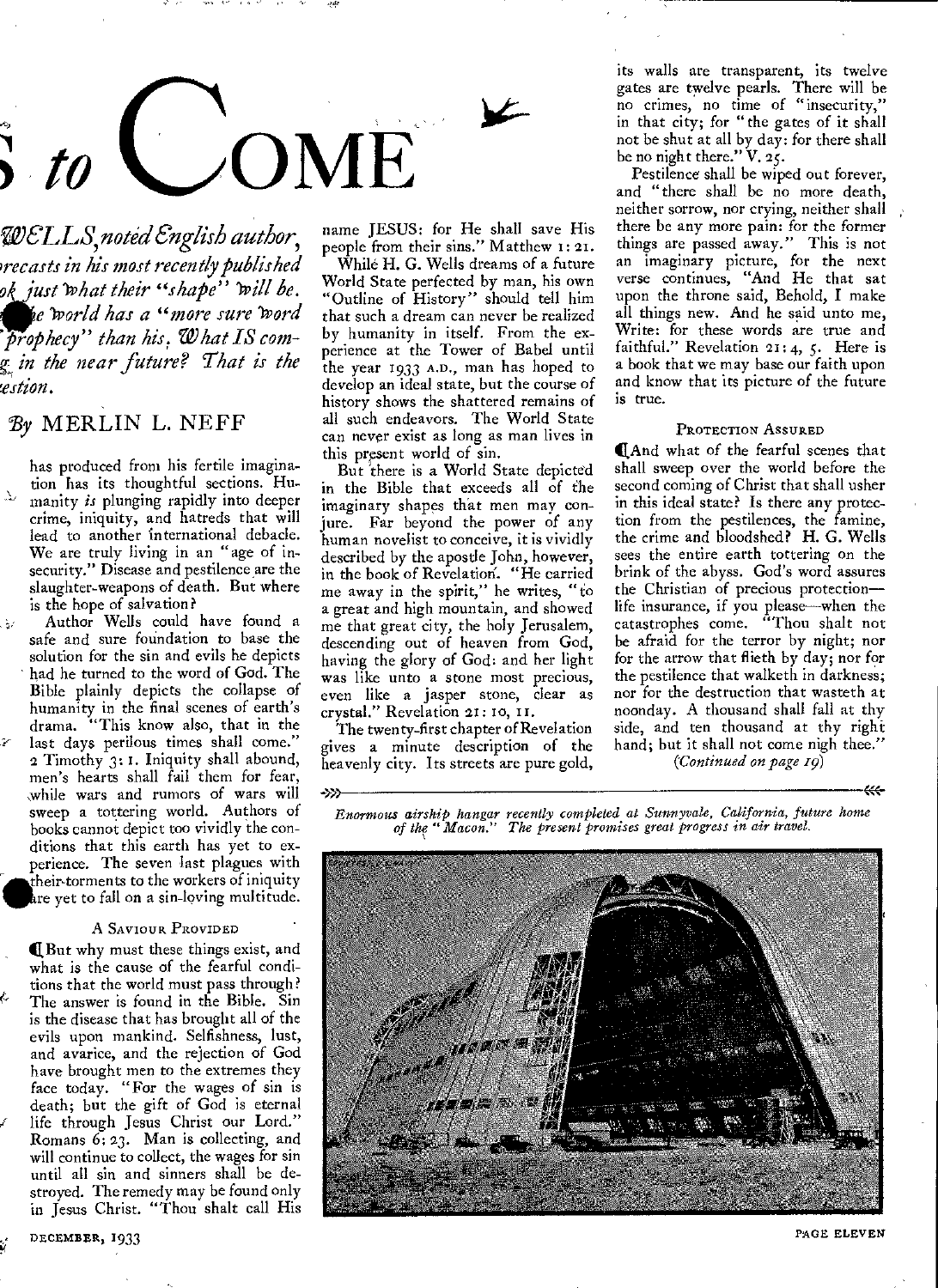# WILL MEN'S SOULS Live Forever

 $BIBC \cong \blacksquare$ 

-4 *Continued from last month).* 



 $\approx$ 

HEN man believed Satan's lie: "Thou shalt not surely die," and partook of the forbidden fruit, there began immediately to be executed upon him the sentence: "Dying, thou shalt  $\sqrt{\ }$  (Genesis 2:17, margin.) Being separated from the tree of life, he did not become an immortal sinner.

That life which was lost through the fall could not be regained through the first Adam. Having, through yielding to temptation, cut himself off from the life of God,— having become mortal, he could transmit to his posterity only a mortal, dying nature. Only by being *"born* again" (John 3:3) could man be restored to spiritual life. Since this new birth could not come through the first Adam, we read: "And so it is written, The first man Adam was made a living soul; the last Adam was made a quickening spirit."  $\bar{x}$  Corinthians  $\bar{x}$ ; 45.

Christ came "to seek and save that which was lost." One of the things that was lost through sin was "life," in the sense in which that term is used in "He that hath the Son hath life." We are admonished to "seek for glory and honor and immortality." (Romans 2: 7.) To man, in the beginning, was given life and the opportunity of attaining to immortality. Having lost life, he also lost the opportunity of gaining immortality.

#### IMMORTALITY TO BE SOUGHT

41,Some years ago men made the long and difficult trip to California to seek for gold, because gold had there been brought to light. If we are to seek for the life and immortality that was lost, we must first know where it has been brought to light. We are not left in the dark concerning this matter. In Paul's second letter to Timothy, we read; "But is now made manifest by the appearing of our Saviour Jesus Christ, who hath abolished death, and hath brought life and immortality to light through the gospel." z Timothy 1: To.

## *By* Asa T. ROBINSON

*•* 

RELIGIOT

That life which was lost in Eden, through the death of the first Adam, has been restored to man through the death and resurrection of the last Adam. "Who in the days of His flesh, when He had offered up prayers and supplications with strong crying and tears unto Him that was able to save Him from death [not from dying], and was heard in that He feared." Hebrews *5:* 7. Note, He did not pray to be saved from dying on the cross, but from eternal death.

"In that He feared"— bowed beneath the weight of the sins of a lost world, the Father's face hidden from Him, the awful fear stealing into His soul that even the supreme sacrifice that He was about to make might not satisfy the demands of justice, the prayer was wrung from His breaking heart, and uttered by His sinless lips, to be saved from death. That prayer, with its answer of life from the dead for Himself and all His followers, was beautifully and prophetically referred to by the Psalmist, in these words:

"Thou hast given Him His heart's desire, and hast not withholden the request of His lips. . . . He asked life of Thee, and Thou gayest it Him, even length of days forever and ever." Psalm 2r:2, 4.

That life of God, given to man in Eden, lost through the fall of the Eden dwellers, and restored through the last Adam, is the free gift of God to every one who accepts of Jesus Christ as his Saviour. "The wages of sin is death; but the gift of God is eternal life through Jesus Christ our Lord." Romans 6: 23.

That eternal life, restored to man through Christ, is to be lived by man in this mortal state, as declared by the apostle: "I am crucified with Christ: nevertheless I live; yet not I, but Christ liveth in me: and the life [the recovered life] which I now live in the flesh I live

by the faith of the Son of God, who loved me, and gave Himself for me." Galatians 2: 20.

مخيم

 $\frac{1}{\sqrt{2}}$ 

**MAN ANTEN RESERVE AND ANTIQUES** 

Thus the words quoted from 1 John 5: I2, "He that hath the Son hath life," are translated into actual experience by the true follower of Christ.

There is an idea that prevails extensively, heralded from the thousands of Christian pulpits throughout the land, that man is in possession of an immortal, undying entity; that the Creator imparted to man some portion of Himself that can never be destroyed; and, therefore, every person who has ever lived in this world, is destined to exist to all eternity, either in eternal bliss, or eternal woe and misery.

#### ONLY GOD HAS IMMORTALITY

COne would gain the impression from present-day hymnology that the term "immortal," as applied to man, must be of very frequent occurrence in the Scriptures. But the fact is that the word "immortal" is found but once between the two lids of the sacred volume. It is there applied to "the King eternal, immortal, invisible, the only wise God." I Timothy  $1:17$ . In I Timothy 6:16, it is expressly stated that God is the onl being who has inherent immortality.

Aside from the passages already quoted in this article, the word "immortality" occurs but three times; namely, in I Corinthians  $15: 53, 54$ , where it speaks of the time when "this mortal must put on immortality"; and in 2 Timothy I : 1o, where it is declared that "life and immortality" have been "brought to light through the gospel." The word "mortal" is found in the Bible six times; it is always applied to man in his present state:  $\text{Job } 4: 17$ ; Romans 6: 12; 8: 11; 1 Corinthians 15; 53; 54; 2 Corinthians  $4:11$ . The word "mortality" occurs but once in the Bible (2 Corinthians 5: 4), and there it anticipates *(Continued on page r3)*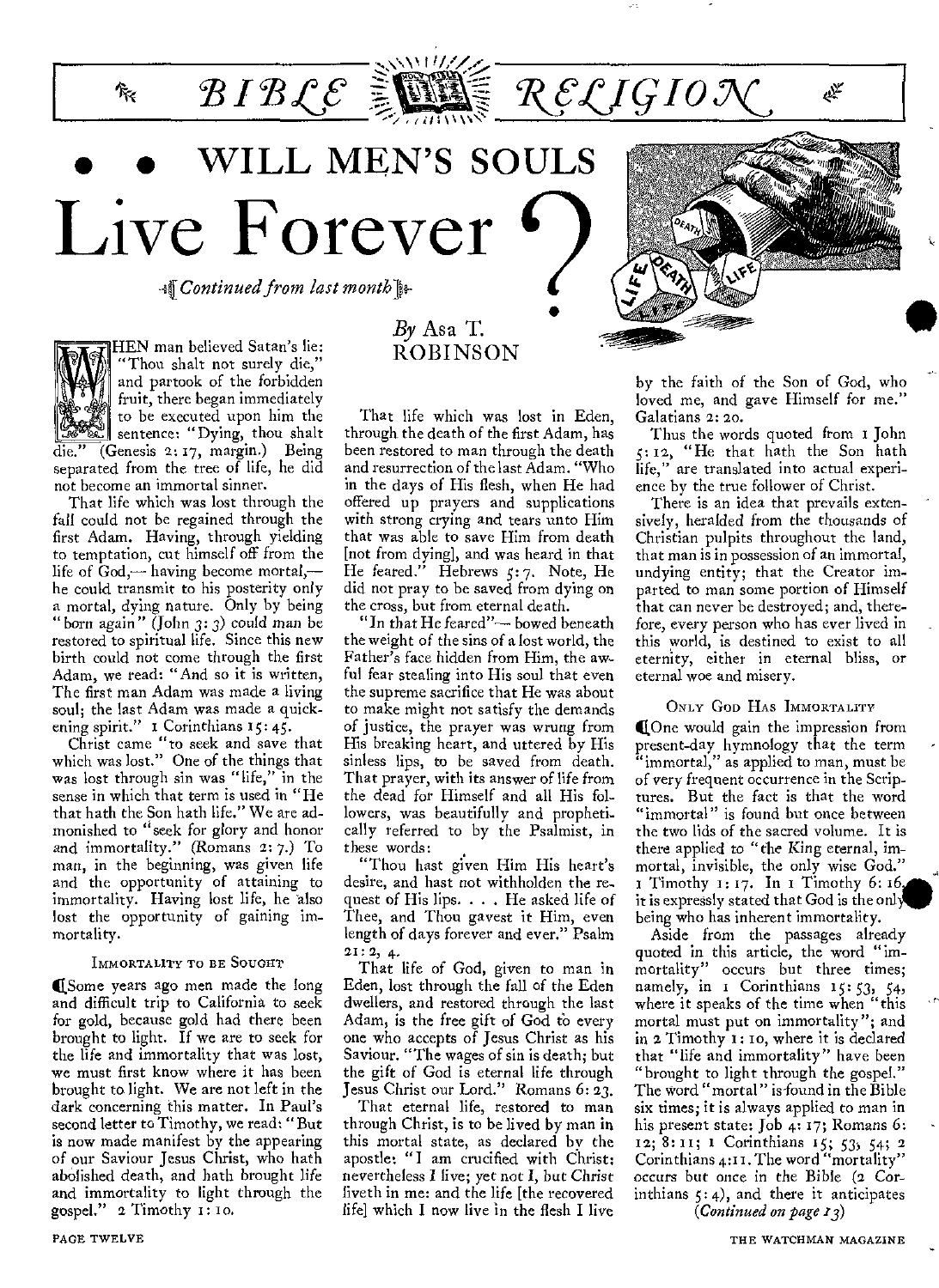

# *Will* Men's Souls Burn Forever?

1. What punishment follows sin? "The soul that sinneth, *it shall die."*  Ezekiel 18:4.

2. By what means will this death sentence on sinners be executed?

 $\mathbf{\hat{x}}$ 

*"Fire* came down from God out of heaven, and *devoured them."* Revelation go: 9.

3. Will there be any escape from this fire?

"They shall go forth, and look upon the carcasses of the men that have transgressed against Me: for their worm shall not die, *neither shall their fire be quenched."* Isaiah 66: 24.

4. To what state will the burning sinners be reduced?

"Behold, the day cometh, that shall burn as an oven; and all the proud,  $\Delta$ yea, and all that do wickedly, shall be stubble: and the day that cometh shall *burn them* up, saith the Lord of hosts, that it shall leave them neither root nor branch. . . And ye shall tread down the wicked; *for they shall be ashes under the soles of your feet* in the day that I shall do this, saith the Lord of hosts." Malachi 4: I, 3.

5. Will they exist forever in this fire? *"They shall be as though they had not been,"* Obadiah 16. "The enemies of the Lord shall be as the fat of lambs: *they shall consume; into smoke shall they consume* away." Psalm 37: 20.

6. Will there be a place of torment lasting throughout eternity?

"For yet a little while, and *the wicked shall not be:* yea, *thou shalt diligently consider his place, and it shall not be."*  Psalm *37:* IO.

7. Following this fire that consumes the wicked from the earth, what is promised?

#### Will Men's Souls Live Forever? *(Continued from page 12)*

that glorious day when mortality shall be "swallowed up of life."

In the face of all these plain Scripture statements to the contrary, what excuse remains for perpetuating that old lie, started by the father of lies, in Eden,— "Thou shalt not surely die"?

We repeat once more, in conclusion, the statement in which the blessed gospel of the Son of God, is summed up: "He that hath the Son hath life: and he that hath not the Son of God hath not life."

"We, according to His promise, look for *new heavens and a new earth,* wherein dwelleth righteousness." 2 Peter 3: 13.

8. Will there be any lost souls in these new heavens and earth, blaspheming God from hell?

"And *every creature which is in heaven, and on the earth, and under the earth, and such as are in the sea, and all that are in them,* heard I saying, Blessing, and honor, and glory, and power, be unto Him that sitteth upon the throne, and unto the Lamb forever and ever." Revelation  $5:13$ .

9. Will there be any traces of sin left to mar the joy and perfection of the universe in eternity?

"What do ye imagine against the Lord? *He will make an utter end:*  affliction shall not rise up the second time." Nahum 1: 9.

10. What illustration has the Lord given of the destruction of sinners by a fire that was not quenched till its fuel was annihilated?

"Even as *Sodom and Gomorrha,* and the cities about them in like manner, . . . *are set forth for an example, suffering the vengeance of eternal* fire." Jude 7. "And *turning the cities of Sodom and Gomorrha into ashes* condemned them with an overthrow, making them an ensample unto those that should after live ungodly." 2 Peter 2: 6.

# SCRIPTURE PROBLEMS SOLVED

*This is a service department where questions on religion, ethics, and Bible interpretation will be answered. Send questions to the editor.* 

#### GOOD MEN'S SINS

*If the ancient writers are to be examples to us, why does the Bible recite at such great length and detail their evil deeds?* 

Examples may be negative as well as positive. We must often be shown what not to do as well as what to do. Certain ancient men and women were examples of faith (Hebrews II) and the power and love of God to save men in spite of their sins, rather than specimens of perfect living. God paints a man just as he is, not some ideal automaton. If the Bible had recorded only the good that men did, we would be discouraged with ourselves and give up in despair; for we would be led to believe that these men never sinned and so did not have the handicaps of sin which we have; and we *know* that we sin. The Record shows good and its results, and evil and its results, in order to induce us to choose the good. Note, however, that evil is always condemned, and good commended. David is not held up as an example in his sinning, but in his confession of his sins.

#### ADVENTISTS IN COMMUNITIES

*Why do not Seventh-day Adventists live together in communities according to the early Christian teaching?* 

Perhaps Seventh-day Adventists live too much in communities as it is; but they are not heeding fully the Lord's command if they do. He said: "Go ye into all the world," which means a *scattering out.* Early *Christian teach-* ing does not encourage community living. The one place where the Christians "had all things in common" was at Jerusalem in the first church, but they were forced to this by necessity. Later they scattered everywhere (sometimes forced to do so by persecution) and proclaimed the gospel. The very salvation and perpetuation of Christianity lay in wide separation of the believers to disseminate the Word, rather than living in communities. Paul's labors and travels exemplified the attitude of the believers; and when they did finally begin to settle in communities, the missionary spirit, and so the very life, *of* the church was lost.

#### THIS GENERATION

*Please explain Matthew 21 : 3¢: "This generation shall not pass, till all these things be fulfilled."* 

"These things" refer no doubt to the signs of Christ's second advent mentioned in the previous verses 29-31. This generation must refer to the generation of people who see these wonders *as signs* of Christ's advent. The world's attention was first called to these signs as harbingers of the advent about the fifth decade of the last century. We understand that the last man of that generation will not die till Christ appears in the clouds of heaven. We take this by faith that, if necessary to finish His work, God can prolong the lives of some in "this generation" till all be fulfilled, even as He did the life of Methuselah to the year *of* the Food.

⊶ón.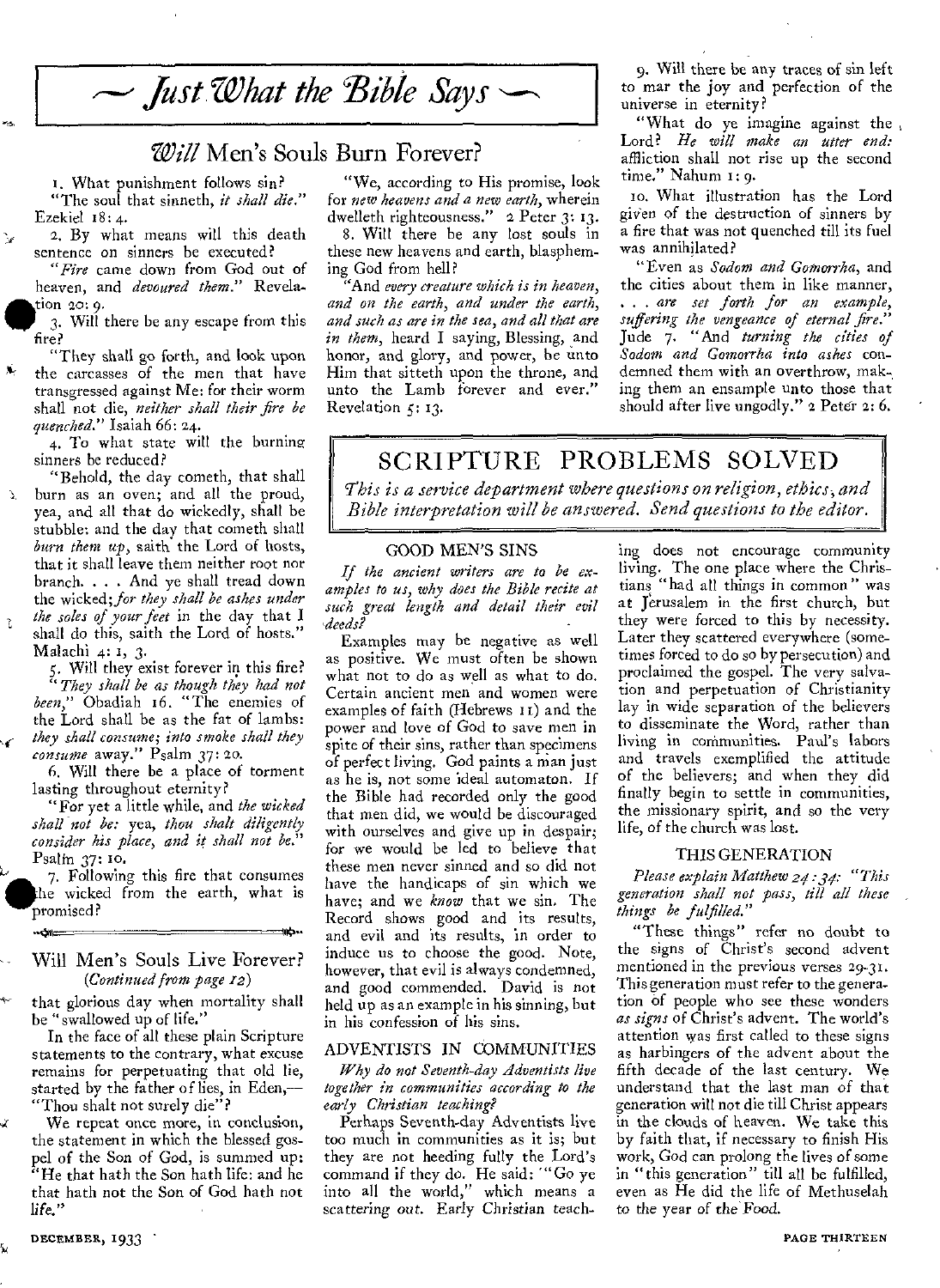# <sup>s</sup>*-Y HCACTH seRvIce*





 $_{\rm \bf \hat{s}}$   $\mathop{\rm An}\nolimits$  authoritative analysis of an epit demic which threatens America

By OWEN S. PARRET, M. D.

*Skilled doctors and nurses ever alert to stay the ravages of disease* 

HE worst epidemic *of sleeping*  sickness, or epidemic encephalitis, that has yet occurred in the United States has recently been active in and around the city of St. Louis. Up to September 9, the deaths reported had numbered 103.

This apparently new disease was first discovered shortly after the close of the World War, and has been somewhat worse in countries outside of the United States. It has been a little more fatal than infantile paralysis, according to the reports of the surgeon general of the United States. Usually occurring in winter or early spring, this present epidemic has occurred in the summer and has differed also in attacking older persons instead of youth.

In general the symptoms for which one might he on the lookout as common to the disease are fever with vomiting, constipation or diarrhea, with tendency toward apathetic expression, stupor, coma, or delirium. Frequently there is a moderately stiff neck, with headache, which is often the most pronounced symptom. Many cases show pain in the abdomen or legs; in severe cases tremor and semi-rigidity are more common. Paralysis of half the body, usually temporary, is not uncommon. The fever may last only a few days. Mild cases, thus far, seem to recover quite fully, although it is yet too early to know what the remote effects will be.

The time elapsing between getting the infection and the symptoms is thought to be between five and twelve days, the onset generally being rather rapid. Around St. Louis, the *infection is more* 

common in the *outlying districts* than in the heart of the city, suggesting that insects may play a part in transmitting the virus. It is said that neither milk nor water are factors in spreading the<br>disease. The present battle waging The present battle waging around St. Louis has drawn a host of research workers to the scene. Already they are picking up some points which may be of value, such as discovering that it is caused by a filterable virus; and it is to be hoped that they may isolate the germ and find also a more certain means of prevention and cure. At the present time, since the microorganism and its characteristics are not known, the best way to avoid the disease is for individuals to endeavor to keep their general health at the highest possible level. This would include the getting of plenty of sleep, avoiding overfatigue and exhaustion, spending as much time in the fresh air and sunshine as possible; the careful selection of food, which would include the free use of fruits and vegetables which favor elimination; and other wellknown hygienic means and measures.

#### MEDICAL SIGNS OF THE TIMES

QThat the struggle for existence is becoming more precarious on our poor old planet there can be no doubt. Just when we had about conquered the black plague, when yellow fever had lost its terrors, and typhoid had diminished to a *very low level,* so simple a thing as influenza suddenly assumed a degree of virulence that wiped out 20,000,000 persons in ninety days, traveling around the world in a short space of time. Following closely on the

heels of the World War, it claimed nearly three times as many fatalities in three months as the war did in four years, and goes down in history as the world's most fatal epidemic.

 $6833$ 

Sitting as a man on the Mount of Olives two thousand years ago, the Creator of this world disclosed to a few of His closest associates the world conditions and special signs that would immediately precede His return as a king to take His kingdom. Within the life of a youth not yet aged twentyone have occurred the greatest earthquakes, the most terrible famine, the greatest ,war, the worst flood, and the most fatal pestilence that has occurred within the history of man, and these were among the outstanding signs that Christ gave as evidence of His near return. Almost frantically men are trying to save themselves. They turn to peace societies. They parade, they sign petitions, and finally after working sentiment up to a pitch which ripens into the greatest peace conference of all history, they hurry home from this same conference feverishly to engage in spending and equipping fo war far beyond their financial ability. We may turn to education for succor, but the product *is disappointing* and lacking in character. Industrial giants and inventive geniuses promise every man wealth and leisure, but in trying to deliver, they rob 11,000,000 workers of *their one* chance even to earn their daily bread. We have had sixteen depressions in our country, but Dr. Charles Mayo calls this one "the predicament we are in," and adds that it is a flood for which we need an ark. Congress has entirely loosed the hands of our president that he may construct such an ark. The people are hopeful and co-operating, but the problem is not yet settled.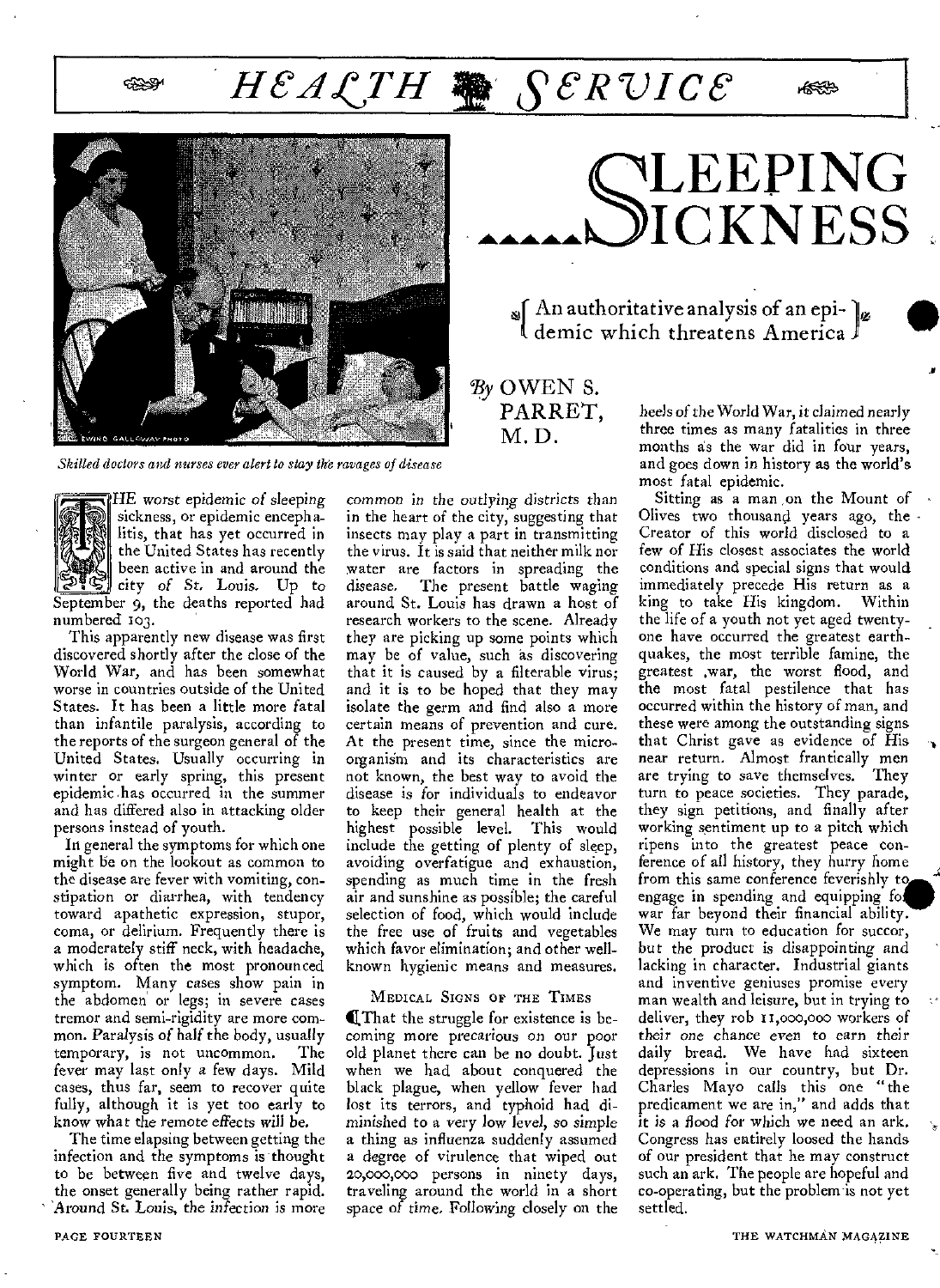Turning to our medical scientists, what have they done for us? Have they not increased the span of life nearly twenty years? Have they not eliminated much of the hazard of epidemics and given us sanitation and pure food laws? With due credit to all that has been accomplished, we say the truth when we confess that we have not added a single day to the span of life. Fewer people reach the age of sixty years today than ever in the history of our country in proportion to the population. We have indeed saved many weakling<br>babies and even some healthy ones **babies** and even some healthy ones from an early death to make our records

look better, but degenerative diseases are increasing by leaps and bounds. Cancer has increased five hundred per cent in fifty years; diabetes four hundred per cent in the same period; high blood pressure is increasing faster than either one of these mentioned, while heart disease increased in Chicago in 1931 fifteen per cent over the previous year and now heads all other diseases as the cause of death.

#### MEDICINE FOR A SICK WORLD

UWhere are we heading and why? And what is to be the end of it all? Christ said that men shall not live by

bread only. The world has much excess wheat, yet today millions are starving. We have knowledge sufficient to make the world a Utopia, with every man sitting in safety under his own vine and fig tree. In medicine we already know enough to stop ninety per cent of diseases within a year. Why do not we do it, then? That is the sad part of it all. It is not in man that walketh to direct his steps. Man's failure is not head failure, it is heart failure. Christ put in all His time changing men's hearts, knowing the head would take care of itself. Our modern world has

*(Continued on page 19)* 

The DOCTOR REPLIES TO HEALTH QUERIES *Medical and hygienic information of interest to the general reader is given here by a practicing Physician. Inquirers may address the editor.* 

#### NEURITIS FOLLOWING BROKEN LEG

A.

*I had my leg broken a year ago, between the knee and hip, and had a weight on the leg for ten weeks. Now the leg is shorter, and I have a swelling in the knee which aches terribly, especially at night. Also have a pain in my back. What can -- you suggest as a remedy for this condition? Z. F. M.* 

You have a neuritis in your knee and back, and need treatment for it. A heating compress applied to the knee each night following a good round of fomentations would give you a good deal of relief. A heating pad to the place in the back will also give relief. If you do not get relief fom these measures, better go to a physician, and get treatment for the neuritis.

#### SPRAINED SHOULDER

*Two years ago I sprained my right*<br> *Ashoulder, and since than I have been*<br> *greatly troubled with stiff, severely painful*<br> *shoulders every morning when I awake. greatly troubled with stiff, severely painful shoulders every morning when I awake. They get better during the day, but the trouble returns in the night. This bothers me all the* year, with the exception of about *two months in the summer. I live mainly on fruits and vegetables, with no meat. My tonsils, though not large, appear to be infected and give off cheesy matter. Could my tonsils be the cause of my trouble? If not, what Can I do to be relieved of it? M. H.7.* 

Your trouble seems to indicate that you are getting poison from some source, and I would first get rid of those tonsils, as, perhaps the worst offenders. You should see that you have good elimination through all avenues, especially bowels and skin, drinking plenty of

water and fruit juices, and taking some sweating treatments. Fomentations to your aching shoulders and a heating pad after the fomentations would give relief from the pain and stiffness and help in the elimination of poison.

#### ATHLETE'S FOOT

*Will you please give a prescription for the cure of athlete's foot, as I am troubled with it all of the time, having a severe itching sensation between my toes, a cracking of the skin, and an accumulation. of dead skin between my toes. A. F. M.* 

You should have two pairs of shoes, and disinfect a pair each night, and put the other pair on the next day, with clean hose that have been boiled if possible. Then get an ounce of Whitfield's ointment, and after soaking the feet in very hot water, apply the ointment to all affected parts, opening any blisters that may form, before the ointment is applied.

#### HIVES IN COLD WEATHER

*I have a young boy who, when he goes out in the cold in early spring or late fall, breaks out with the hives. What causes this?* 7. *R.* W.

Hives are caused by anything that impedes normal elimination. young boy is suffering from autointoxication, and when he goes out into the cold air this causes the rash of hives to appear. Going out into the cold air does not cause the hives but only brings out a condition that is already there. Elimination is often poorer in cold than in warm weather, so that the time of year may also be partly responsible for the condition.

#### SINGEING THE HAIR

*Of what value is singeing the hair. Will it overcome the tendency of the hair to split on the ends? Or prevent the hair from falling out? B. E. N.* 

The contention of those who recommend the singeing of the hair is that "it closes the pores and keeps the fluid in the hair." There is no real basis for this claim, for the hair has no fluid in it, but is nourished from the base. Singeing the hair is of no value in preventing its fall. The only effect there can be from singeing the hair is that it gives the one who recommended it a little extra fee, and sometimes gives the one who has it done the idea that something extra is being done to help him.

#### BURNING FEET

*My feet burn a great dead. What can I do for this condition? M. M.* 7.

The symptom of burning *feet* is usually the result of chronic constipation or colitis and is a vasomotor disturbance. A cold foot bath, or putting the feet on an ice bag will usually give relief. If persistent, the condition may be relieved by applying a face cream that has in it ten grains of menthol to the ounce. Rub well into the feet.

#### PATENT MEDICINES

*Do you recommend Wine of Cardui or Lydia Pinkham's Compound for young girls? Of what are they composed? 7.* R. W.

I do not recommend the use of these patent medicines. Of what they are composed I do not know; but the alcoholic content of many patent medicines is very high, and because of this many of their users become addicted to alcohol and other drug habits.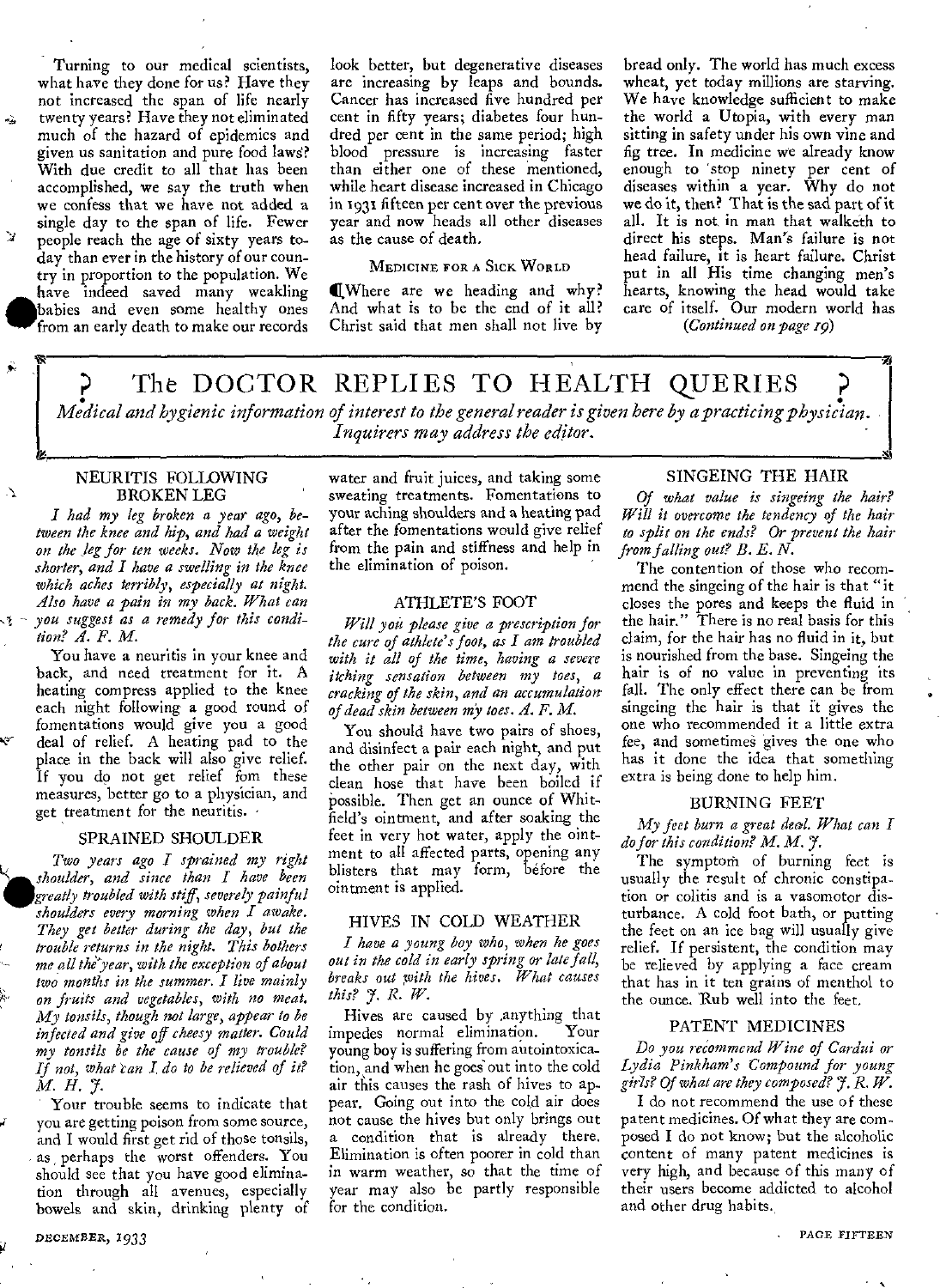



HE usual wail of any housewife from Lady Liberty to the Golden Gate-'leventy-'leven things to do all at once had a startling literalness to this brave little missionary ady in one of the "corners" of the

earth. She and her husband often chuckled over that phrase. They declared the round earth certainly *did*  have corners, and they were in one of them—one of the most forgotten corners of a forgotten continent. But it was part of the "all the world" into which their blessed Redeemer had sent His children to tell His other children of His love.

It took love to come here by many weeks of travel by foot and canoe. It took love to win the hearts of these degraded people. It took love to leave behind in a Christian environment their cherished only daughter, the sunlight of their home. And then it took love to see her husband go out for weeks at a time traveling among the villages, telling these poor people of a Saviour and the tender love *of His having* come once and the blessed hope of His coming again. This was the "perfect love" that "casteth out fear." The love of the Father and the Saviour *was* perfect toward them; they found it their perfect support in their work; and to see these sub-human men and women respond to a Love they had never dreamed of before was perfect joy.

**I**This morning the missionary's wife, alone, was busy with her 'leventy-'leven things — to be exact, only fourteen going on all at once. She must keep an eye on the boy boiling drinking water over a fire in the backyard to see that he really boiled it, and did not wash his hands in it after it cooled. One corner of her eye must glance in the direction of the girl supposed to be making the bed in the house. She was liable to go to sleep herself in the bed, or forget it while trying on all the mistress's clothes. An almost constant stream of people came in at the front door for medicine. Some she satisfied with harmless concoctions that gratified their curious cravings for the white

*Because the most precious Baby once came to live among us, mothers and fathers who love Him go out to help the poor babies of dark lands.* 

 $\mu$ 

->>>

43>

man's magic. To others, really sick, she tenderly ministered according to her *nurse's* training. In between times, she supervised the cook.

The men down by the river making brick needed an admonishing look-in every few minutes and "mamma's" encouraging smile to keep them steadily at work. Another man was hanging a door—if she kept after him all the time! Otherwise he tried on her absent husband's clothes or entertained an envious audience with tales of the marvels seen on his trip to the coast with the missionary. A bunch of little boys had to be kindly but firmly chased away from their play in the pile of grass in the yard waiting to be used to repair the hole the ants had eaten in the thatch. A company

of women sat in the shade in the side yard, and much of her attention must go to this sewing class, In the garden half a dozen different enterprises of soil preparation, seeding, weeding, fence making, transplanting, or cultivating were *going* merrily on—or were, whenever she came to see, direct, or encourage.

QThen suddenly, in the midst of these regular morning duties, she became aware of a curious silence in the adjacent native village, as if everybody had vanished. Uncertain whether to be apprehensive or just inquisitive, she hurried in that direction. Sure enough, every hut was empty. In the pasture on the other side of the village she found them,—every man, woman, and child

 $PrecisionS$  **DABY** *QA Christmas Story Toith an Unusual Setting* 

->>>  $-\rightarrow$   $-\rightarrow$   $-\rightarrow$   $-\rightarrow$ 

**By MARY HUNTER MOORE** 



PAGE- SIXTEEN THE WATCHMAN MAGAZINE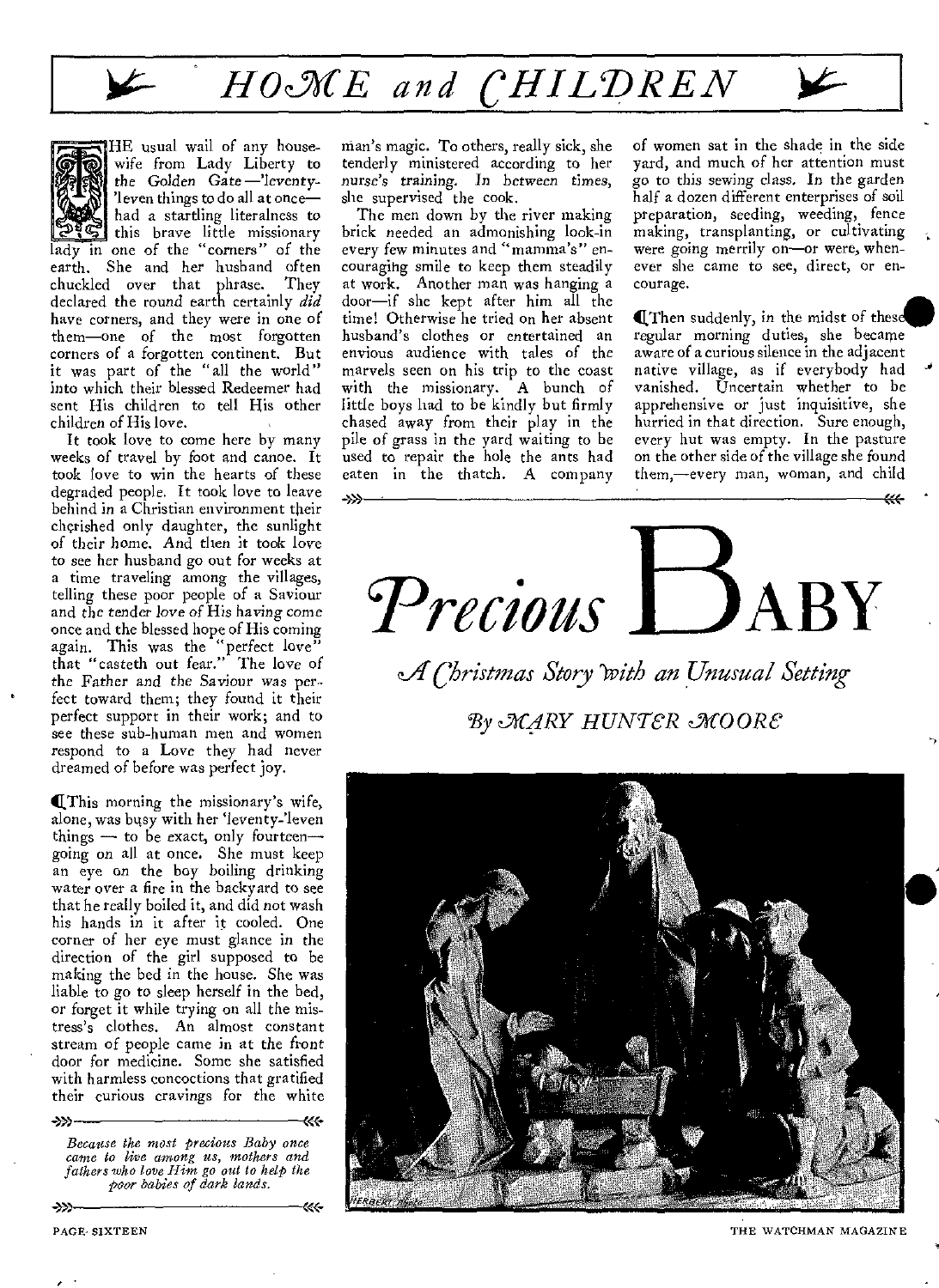who was not employed at the mission house. They crowded intently around some spectacle in their midst. There on the ground lay a young mother in the throes of agony before the arrival of her first baby.

Here was work for "mamma"! The fight with heathenism was now a handto-hand conflict. How hard she and her husband had worked to persuade these people to learn Christian modesty and privacy! Hadn't they come here to live in the Jesus village to be His clean and happy children? Here was the and<br>
live<br>
and<br>
firs<br>
Ha<br>
goi first baby to come to the village. Hadn't they been glad this baby was going to belong to Jesus from the beginning, born in a Christian home? Hadn't the mother promised her to forget the customs of her old life, and stay at home, and send for "mamma"? Yes, yes, all true, they assured her. But at the first pangs, the new mother forgot all but her old dread of the curse that would follow a child born in a house, and fled to the fields, with the whole village trooping after, as was their old custom.

Alternately pleading and commanding, " mamma " got the people scattered, the mother back in her own hut, and

 $\cdot$  can 1)

#### BAD ASSOCIATIONS

*What should our attitude be toward other children (whom we positively know are really bad) coming to spend time and associating with our children? This is one of my big, serious problems.* 

*See* to it that your children are never alone with them. Let them play together only in your own presence, and hear all they say. Instruct your children in the truths of sex, so that they will know the beauty and the truth of the subject, and so that they will confide in often feel that for courtesy's or policy's<br>sake they cannot absolutely forbid yaou everything they hear. Parents ften feel that for courtesy's or policy's children of impure minds to associate with their own; and indeed, it may be possible for some mothers to gain the confidence of such children and help them. But that is very problematical; and we emphatically advise strict supervision, and preferably a severing of all companionship rather than to permit one's own children to be contaminated.

But the question also involves the morals of the community, and perhaps of the church and the school. Therefore it demands also some positive, concerted action on the part of all the parents. The question should be carefully and prayerfully studied by parents

all but the nearest relatives shut out. Later a proud young mother lovingly surveyed her firstborn son, marvelously arrayed in garments given from "mamma's" own scanty store of cloth. With the joy of victory in her heart, the nurse turned to go back to her neglected home duties.

But she must take the father back with her. She dare not leave him. Well she knew the moment her back was turned he would take to his hammock and refuse to come out for fourteen days. Was he not the baby's nearest relative? Would not the baby die if he did not remain in bed, fed and waited upon by the baby's mother, till his son was two weeks old?

(Long hours had the missionary spent beforehand trying to educate this young couple to be the first to break from these cruel customs. She shuddered as she thought how nearly she had failed to secure Christian surroundings for the birth. Now she must not give up with the father. Gently but firmly she reminded him that now, since he believed in Jesus, he must trust in Him and be kind to his wife. No, the baby would not die. See how well-formed he was.

#### He *would* die, however, and his mother, too, if she had to get up right away , and wait on a well, strong man with nothing the matter with him. Come, trust in Jesus and obey Him.

Half fearfully the young man went back with her and finished his day's hoeing. So far victory, but she knew it would be a struggle to get him out of bed the next morning. Well, she would trust in Jesus, too. He would always give her victory.

After sunset, as wearily she retraced her steps to the mission house from a bedtime visit to her patient, she stopped a moment at the hillcrest. A single star glittered pendant on the softly glowing throat of night, sparkling with<br>more than earthly splendor. "The more than earthly splendor. Christmas star," she softly said. "Tonight is Christmas eve. The angels sang for Jesus in Mary's arms. Are they not singing in heaven for my precious baby, the first one in all this vast jungle born as Jesus's child?" Then as a sudden wave of longing for her own dear ones swept over her, she caught a teardrop on an eyelash and looked again at the star. Yes, the rainbow the perfect rainbow of God's love and promises—shone around it.

•

# $\mathscr A$ Home Maker ANSWERS Parents' **QUESTIONS**

pn *• Perplexing questions on married life, home management, and child training will be answered here by a specialist on the home and its ideals. Queries may be sent to the editor.* 

 $...$   $(1)$   $11$ 

 *0'* 

whose children are endangered, and the parents of the poor, ignorant, uninstructed "bad" children ought to be brought into council in a sympathetic way, so that they and their children may be helped.

#### A CHILD'S OWN READING

*When or how can you teach a child to read for himself, and not depend on mother's story-telling? I have boys in the third grade who will not read for themselves, but always want mamma or daddy to read or tell them stories.* 

Get them interesting books and children's papers whose stories appeal to them, then simply insist that they read

for themselves, out loud, a stated amount, before you will read or tell them stories. It is probable that they are not ready readers, and so reading is a tedious business to them. The cause of this should be investigated. It may be eye defects which should be remedied; it may be poor teaching or insufficient practice; it may, of course, be a lack of quick apprehension. The child whose eye is slow to catch words and whose mind functions slowly is picking up the meaning (and there are many such children, not at all defective in other directions) needs more careful attention and devotion on the part of the parent and the teacher. Encourage his every evidence of progress, praise him for every advance you can honestly see he makes in the formal practice, and join with him in mingled reading and conversation about what he is reading.

Parents should not be too ready, how. ever, to abandon story-telling and reading to their children. The practice should never be wholly discarded, for it is an excellent avenue of communication and interchange of thought between parent and child. Let not parents mistake their own unwillingness to serve for a solicitude that their children progress in ability to read.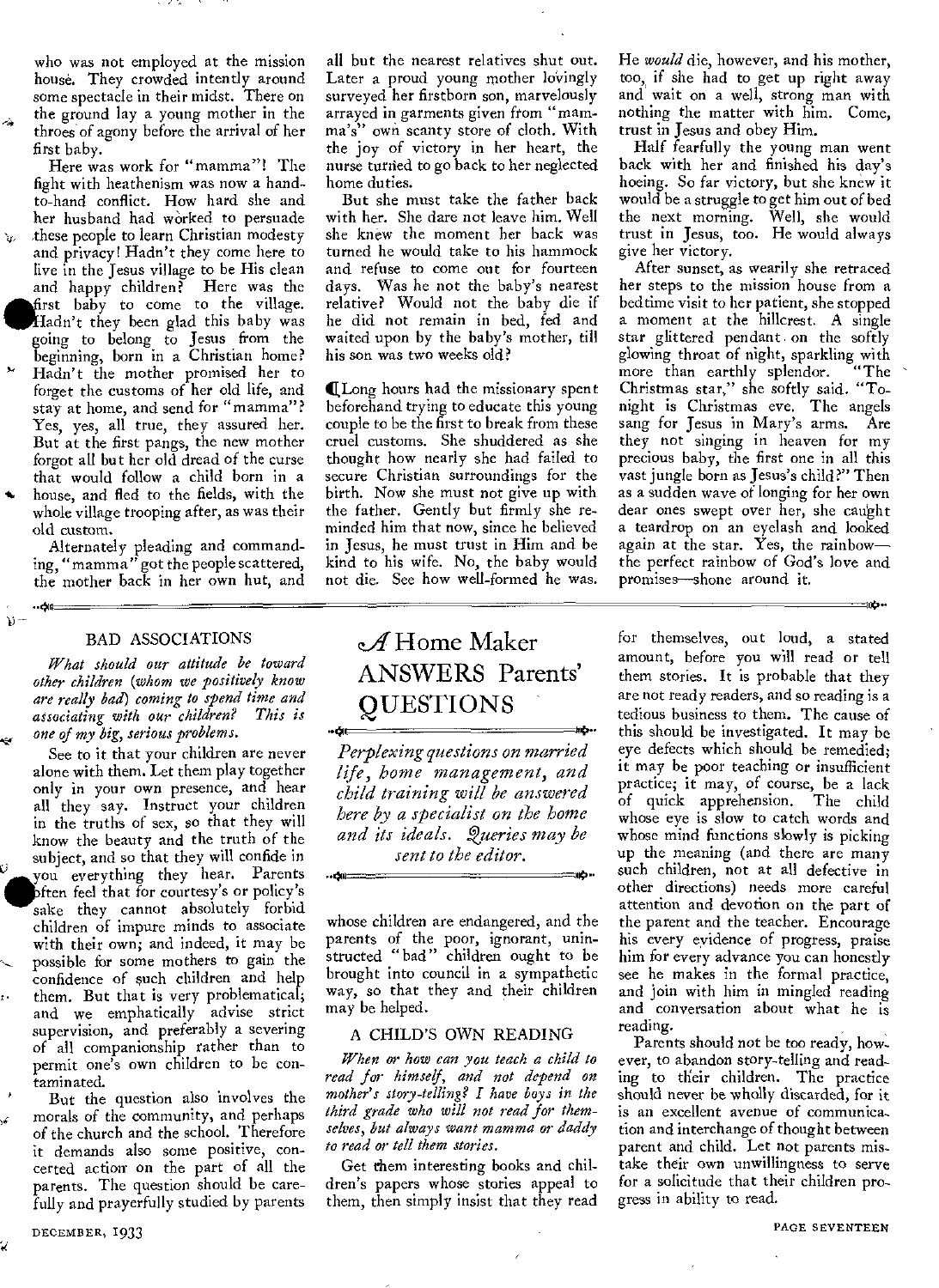# **The MONTH'S READING** *{Thought-Provok<sup>1}</sup>}*

#### Has History Value?

*By* JAMES TRUSLOW ADAMS, *in The Forum* for August

WITHOUT a knowledge of the history of mankind in the history of manking in the broadest sense—its acts, motives, experiments, and thought—we are at the mercy of every wild wind of doctrine. Such a doctrine [that past history is of no significance to us] often gains a wholly fictitious importance because it appears new, in an age when newness spells importance for many, though it does so only because of our own ignorance of its hoary antiquity.

No one can deny for a moment the immense significance of our scientific advance and of the marvels of applied science. But this acknowledged importance of our new control over natural forces should not, as it does to far too great a degree, blind us to the truth that these new facts involved are only the new ones composing, so to say, the momentum of the present, and that the great mass of old facts is still deeply influencing our direction.

In every school and college curriculum, and in adult study and reading, it is becoming increasingly difficult to find time and room for the new subjects as well as the old. I firmly believe, however, that to overbalance study courses in favor only of the new is to open the way, not to a broader understanding of our new world, but to a serious and a highly dangerous misunderstanding of it. There are not wanting today men who consider themselves, and are considered by the public, to be intellectual leaders of our new age, who claim that there is little or nothing worth bothering &bout prior to the recent inventions of applied science.

I *am* not a "professional" historian. I have never taught history nor held an academic post.  $\bar{I}$  have no ax to grind when I plead for a deeper and broader study of history at the present time than we have ever accorded to it in the past. I do so only because I believe that, without a sound grounding in knowledge of what men have done and thought in the past, we and our children will inevitably become the victims of any *ignorant* quack who has learned a certain jargon of impressive pseudointellectuality and who may advocate nostrums for our ills or medicines for our souls which have been tried over and over in the past and found wanting.

#### en

"THE HOLY SPIRIT, *His Office and Work in the World,"* by WILLIAM HENRY BRANSON, Southern Publishing Association, Nashville, Tennessee.

To designate the Holy Spirit with a personal pronoun, as a personality, may seem strange to many casual Bible readers, who have come to think of the third Member of the Godhead as some sort of essence which prevades all space. But the Comforter is a person even as God and Christ, as the author of this book abundantly proves from the Bible. Here, in one eminently readable volume, is brought together all that is revealed about the Third Person of the Trinity; and we are pleased to note that Author Branson stops short of speculation and offers no fanciful *ideas as to the Spirit's* appearance, etc. He answers convincingly some of those knotty problems of Scripture such as the "gift of tongues," faith healing, and the unpardonable sin. And what may we expect of the Holy Spirit today? This informative and inspiring volume will attract a wide reading among those who desire to get the most from life and religion.

"WINGS OF THE MORNING," by ROBERT BRUCE THURBER, Southern Publishing Association, Nashville, Tennessee.

Here is a story to satisfy the voracious reading appetite of teen-age youth. The author draws from his experience as a missionary and world traveler to narrate the adventures of a typical boy who fares forth to meet life in the open. There is nothing of the sissy in Ben Ashley, the hero, but with many a knock and snub he learns true values in life's school. Without unwholesome excitement or sentimental preachments, the story grips the interest of the young and establishes ideals of integrity, honesty, and grit which challenge the reader to emulation. The author needs make no apology for inculcating the truth that Christian character is the basis of all noble and successful living. This is one of the books careful parents have been looking for to put under the eyes of their adolescent boys and girls. It is safe without being boresome to those Who delight in action and color.

To a considerable extent it may be readily admitted that we are sailing *an* uncharted sea. That is true of any generation in time of rapid change, as it is and has been of explorers in every age. But that does not mean that the lessons of the past have no value. Every explorer not only carries instruments to measure his distance and establish his position but carefully avails him. self of every experience of his predeces sors.

Today the world is full of shallow dogmatists, masquerading as sages, whose views are false, but whose reputations are great because neither they nor their followers have any knowledge of the past by which to measure the errors and the futilities of what seems engagingly new but is in reality old, oft-discarded, and disproved. The past is rich in lessons, both profitable and salutary, and we ignore it only at the cost of bootless stumbling. In the days of Queen Elizabeth, Ben Jonson merely repeated what sages had been saying for centuries when he wrote that he who would learn everything anew for himself had a fool for a master. Of such are those who would discard all the wisdom of the past because we have radios and aeroplanes. Today we are living without those traditions in religion, ethics, politics, and all things else which are unconscious history applied to daily life. All the more must we then consciously try by reading and study to familiarize ourselves with the practical and intellectual experimentizing of the past, even if only, in the name of our vaunted "efficiency," to save ourselves from wasting, time and energies by followin those marsh lights and false turning. which the race has taken over and over again.

The foolishness of the modernist who scorns the past is as old as any other human folly and, like most folly, has to be paid for in sorrow and loss. We cannot advance without new experiments in living, but no wise man tries every day what he has proved wrong the day before. What the accumulated personal experience of one lifetime is to a man, that of the race is to a 'civilization. To ignore that experience is not to be modern but to court the almost certain risk of waste and disaster in retracing over and over those false steps which mankind, unhappily, seems so prone to take.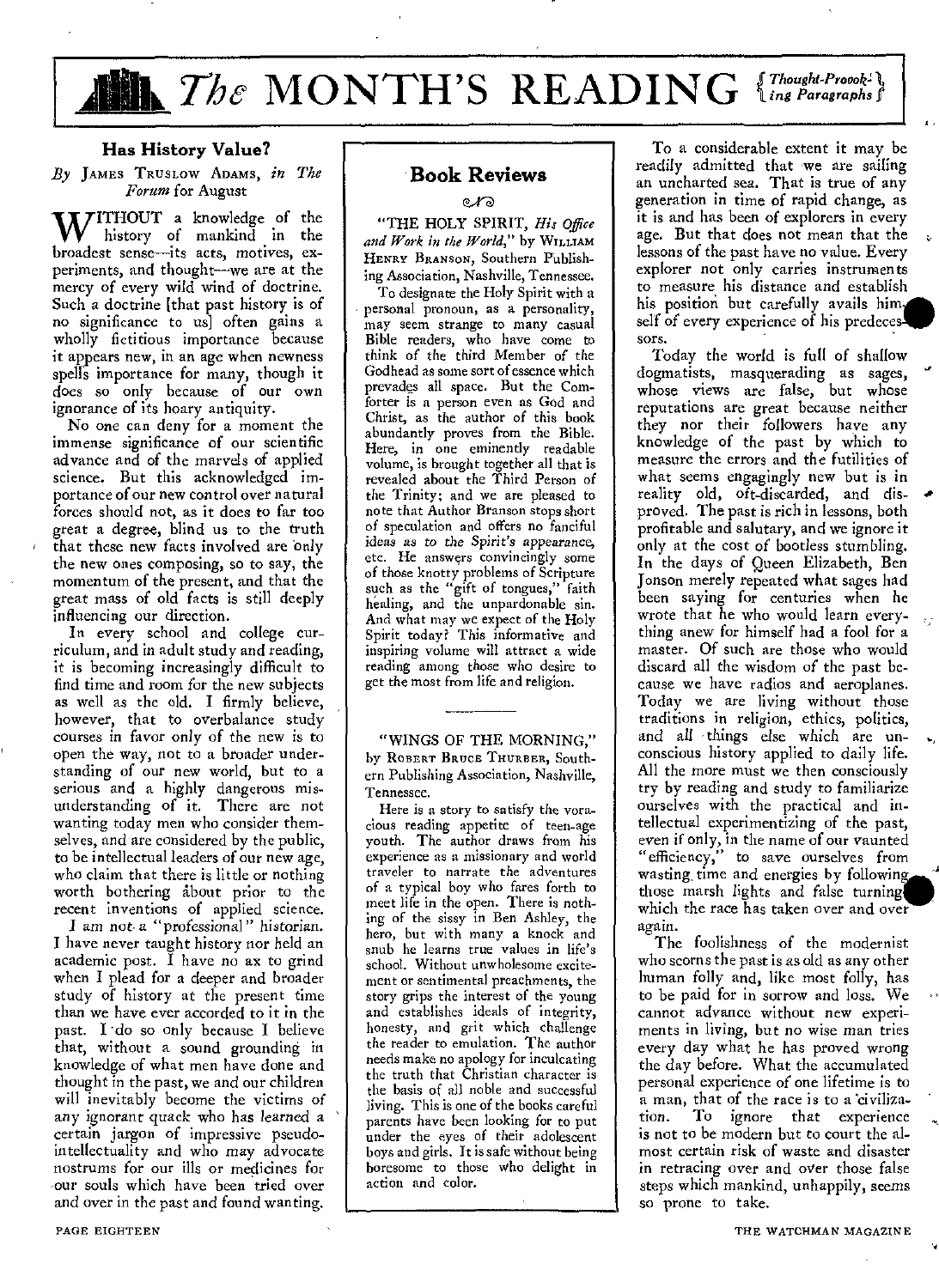#### Things to Come

*(Continued from page 1r)* 

Psalm  $q_1$ :  $q_2$ -7. God shall hide His people in that day when His fierce wrath against sinners and their sins shall be displayed. Beneath the pavilion of His love and protection He shall hide those who have been true to Him and to His commandments.

The shape of coming events demands a preparation of heart and life to meet the King of kings. Even as Jesus Christ went away into heaven nineteen +<br>
t C<br>
t d<br>
t a N<br>
a N hundred years ago, so He promised that in like manner He would come again. "Behold, I come quickly; and My reward is with Me, to give every man according as his work shall be.... Blessed are they that do His commandments, that they may have right to the tree of life, and may enter in through the gates into the city." Revelation 22: 12, 14.

#### Sleeping Sickness *(Continued from page 1.5)*

reversed this order until character is about fled, and everyone has his price; until, as the prophet Isaiah says, "He be mad." (Isaiah 59: 15, Rotherham.) that departeth from evil is thought to

We face today a world failure, heart failure, character bankruptcy, and because confidence among men has fled, there is nothing to look forward to in the future except final chaos, for society cannot long exist when the element of confidence is lacking. Once we had confidence in God and hence in man. Modernism has taken away our Lord, and materialism knows not where they have laid Him, even if it were not too busy to care, and now confidence in man is perishing as the result. Is there a remedy? Yes, just one. It is an old one, and it will work. **wIt** can only be applied, however, to individuals. Everybody without it will sooner or later be caught in the maelstrom of world ruin lying just ahead. Turn to the neglected Book and from one who foretold these same world conditions read the following: "Peace I leave with you, My peace  $\tilde{I}$  give unto you: ... let not your heart be troubled, neither let it be afraid." John 14: 27.

### Saint Peter's Religion

*(Continued from page 8)* 

pope, *but I never changed the Sabbath.*  Jesus is the Lord of the Sabbath. He did not change it. Certainly no man or church had the right to change it."

Peter is getting discouraged. He says to the guide: "Isn't there a place where we can go to church on Sabbath a church that believes in all of those great truths, and one that follows Christ's teachings?"

"Oh, well, down around that corner there are people who go to church on Saturday."

"Oh, take me there!" says Peter. "I will try them." So Peter enters this church. As he enters, he asks: "Do you keep the Sabbath? Do you look for the coming of Jesus Christ? Do you believe in baptism?"

"Yes, we have a baptism today." Peter sees it and his eyes fill with tears. It reminds him of the time when Jesus went down into Jordan. "Do you believe the Bible?" Peter asks them. "Do you believe it is inspired? Do you believe God created the world? Do you believe Jesus is coming soon?"

"Yes, indeed, we believe and proclaim all these blessed truths. We are sending the message rapidly all over the world."

If the apostle Peter were on earth today, he would find a church where they observe the *seventh day* as the *Sabbath,* where the *example of Jesus in baptism* is followed, where they believe in the *second coming of Christ* and the *prophecies* of the Bible, and *where the deity of Jesus Christ* is acknowledged. And so I call upon all of you to accept Peter's religion.







Southern Publishing Assn. Nashville, Tennessee



*"Thanks for Health"* 

w

≫

 ${\mathbf c}$ xuberant youth scorns caution in the joy of living. Health frequently is the price of that gesture. The chief foe of youth is tuberculosis. It canbeprevented andcured, yet it still is the greatest cause of death among children between 5 and 20. Thousands of adults, remembering timely aid from their local tuberculosis association, can look with gratitude at Christmas Seals and say, "Thanks for Health."



*The Nation* 1, State end Local Tuberculosis Associations of the United States

### *Buy* CHRISTMAS SEALS

DECEMBER, '1933 PAGE NINETEEN

a